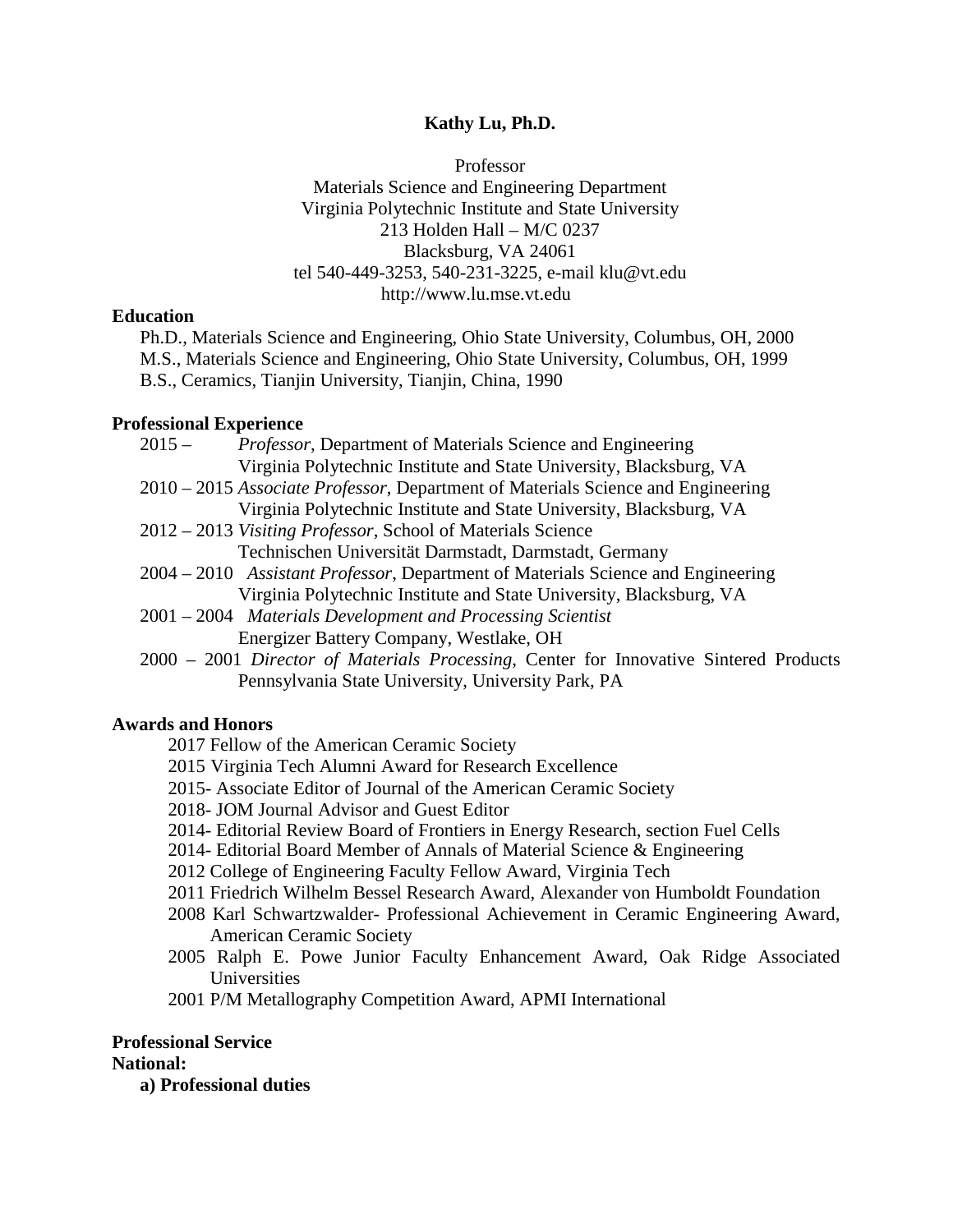- 1. Established and Direct *Innovative Particulate Materials Laboratory* at Virginia Tech since 2004.
- 2. Panelist of 2018 NSF Career Development Workshop in Ceramics, October 13-14, 2018, Columbus, Ohio.
- 3. Spriggs Phase Equilibria Award Committee for American Ceramic Society, 2017 2020.
- 4. Committee on Greaves-Walker Award for American Ceramic Society-NICE (2016-2017).
- 5. Member of ACerS/NICE: Arthur L. Friedberg Ceramic Engineering Tutorial and Lecture Award Committee, 2016-2017.
- 6. Member of the Ellen Swallow Richards Diversity Award and Frank A. Crossley Diversity Award Subcommittee of TMS, 2017-2020.
- 7. Panelist of NSF Workshop on Emerging Opportunities in Ceramics and Glass, Arlington, VA, September 12-14, 2016.
- 8. Chair of the Nanomaterials Technical Division, American Nano Society, 2014.
- 9. External Board Member of Tennessee Solar Conversion and Storage using Outreach, Research and Education (TN-SCORE), 2014-2015.
- 10. Advisory Board Member for Sintering 2017 International Conference, San Diego, CA, 2017.
- 11. Advisory Board Member, Sintering2014 International Conference, Dresden, Germany, 2014.
- 12. Member of the Committee on Society Awards Karl Schwartzwalder-Professional Achievement in Ceramic Engineering Award Sub-Committee, 2009-2014
- 13. Secretary of National Institute of Ceramic Engineers, 2011-2012.
- 14. Vice President of National Institute of Ceramic Engineers, 2012-2013.
- 15. President-Elect of National Institute of Ceramic Engineers, 2013-2014.
- 16. President of National Institute of Ceramic Engineers, 2014-2015.
- 17. Book proposal review for John Wiley & Sons, Inc.
- 18. Book proposal review for CRC Press.
- 19. PhD dissertation review for Thapar University and IIT-Madras, India.

# **b) Proposal reviews**

- 1. Proposal Reviewer, Department of Energy, Office of Science, October 2018.
- 2. Proposal Reviewer, Department of Energy, NEUP pre-proposal review, October 2018.
- 3. Proposal Reviewer, US Army Research Office, September 2018.
- 4. Proposal Reviewer, Department of Energy, NEUP proposal review, June 2018.
- 5. Institute for Critical Technology and Applied Science of Virginia Tech junior faculty awards, February 2018.
- 6. U.S. Department of Energy, Idaho Operations Office, Fiscal Year 2018 Consolidated Innovative Nuclear Research, February-March 2018.
- 7. NSF CMMI Nanomanufacturing proposal review panel, November 2017.
- 8. NSF DMR Ceramic program proposal review, April 2017.
- 9. Panelist, National Science Foundation, CMMI, March 2017.
- 10. Department of Energy's Office of Technology Transitions (OTT), March 2017.
- 11. DOE-NE's Consolidated Innovative Nuclear Research, March 2017.
- 12. Amy Research Office proposal review, December 2016.
- 13. Office of Basic Energy Sciences (BES) of the Department of Energy Office of Science proposal reviews, December 2016.
- 14. National Science Foundation Division of Civil, Mechanical and Manufacturing Innovation (CMMI) Panel Review, December 2016.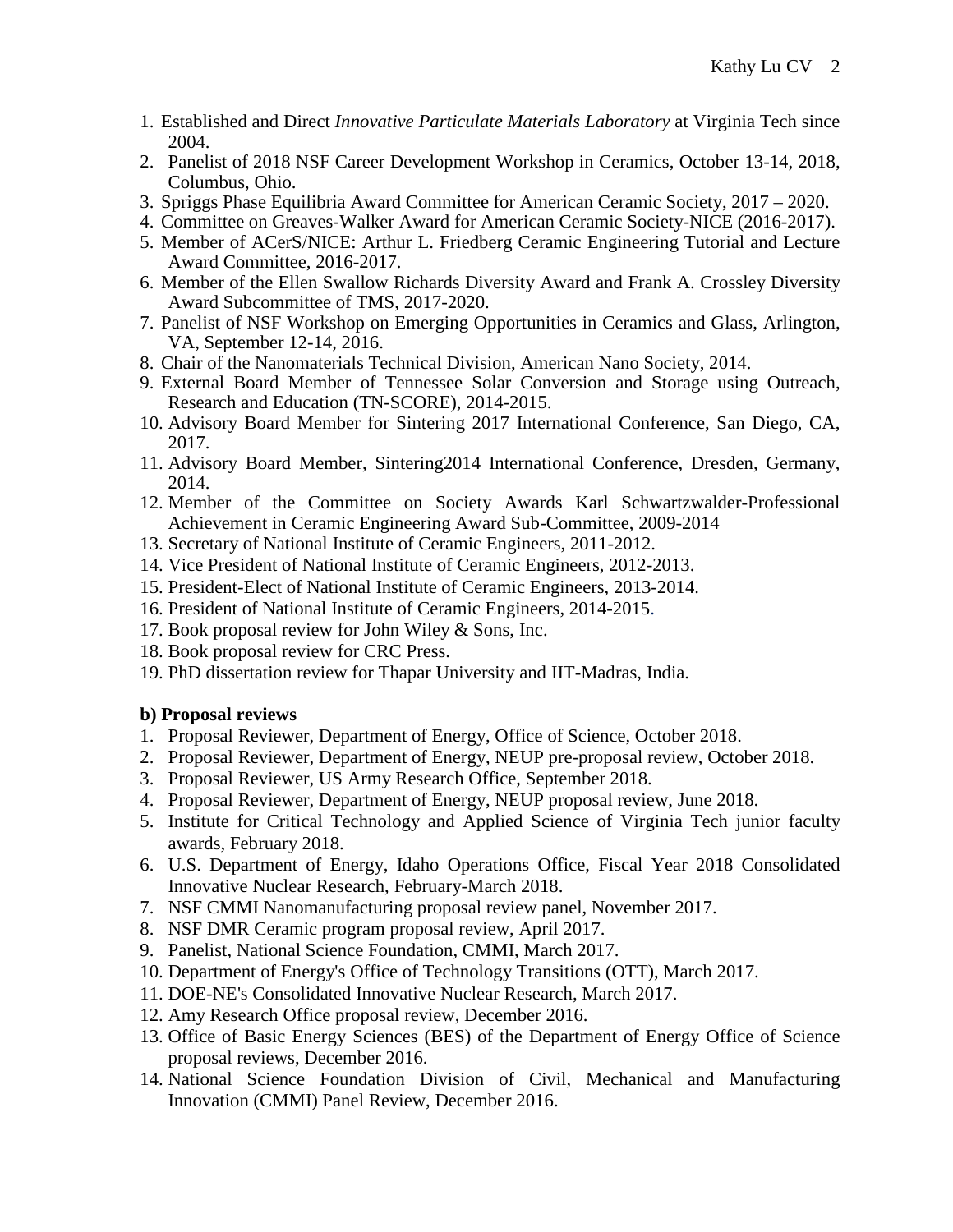- 15. Department of Energy Consolidated Innovative Nuclear Research, March 2016.
- 16. National Science Foundation Research Traineeship Program (NRT) Panel Review, June 2015.
- 17. Panelist, National Science Foundation Science and Technology Centers (STC), February 2015.
- 18. Proposal Review, National Science Foundation, DMR, March 2015.
- 19. Panelist, National Science Foundation Research Traineeship Program (NRT), September 2014.
- 20. Panelist, National Science Foundation, SBIR/STTR Phase I, February 2014.
- 21. Proposal Review, National Science Foundation, DMR, January 2014.
- 22. Proposal Review, National Science Foundation, DMR, February 2014.
- 23. Proposal Review, Qatar National Research Fund, February 2014.
- 24. Panelist, National Science Foundation, CMMI, May 2013.
- 25. Panelist, National Science Foundation, DMR, March 2013.
- 26. Panelist, National Science Foundation, CMMI, November 2012.
- 27. Review of proposals, Academy of Finland, Natural Sciences and Engineering Research, April 2012
- 28. Panelist, National Science Foundation, DMR, January 2012.
- 29. Panelist, National Science Foundation, CMMI, May 2011.
- 30. Panelist, National Science Foundation CMMI, April 2010.
- 31. Panelist, National Science Foundation CMMI, May 2009.
- 32. Proposal Review, National Science Foundation DMR, October 2009.
- 33. Proposal Review, ACS PRF Research Proposal Review, March 2009.
- 34. Proposal Review, National Science Foundation, DMR, October 2008.
- 35. Proposal Review, U.S. Civilian Research and Development Foundation, June 2008.
- 36. Proposal Review, NSF International Research Fellowship Program, December 2006.
- 37. Member of Selected Professional Fellowships Panel of AAUW Educational Foundation (January 1, 07-December 31, 2008).
- 38. Panelist, National Science Foundation Panel, CBET, November 2007.
- 39. Panelist, National Science Foundation Panel, CMMI/TTP Program, January 2007.
- 40. Panelist, National Science Foundation Panel, Engineering Division Nanomanufacturing Program, December 2006.
- 41. Proposal Reviewer, Department of Energy, Nuclear Energy Research Initiative, October 2005.
- 42. Proposal Reviewer, U.S. Civilian Research and Development Foundation, 2008.
- 43. Panelist, National Science Foundation, DMR NIRT Program, March 2005.
- 44. Panelist, National Science Foundation, DMII/TTTP Manufacturing Program, January 2005.

#### **c) Conferences organized/chaired**

- 1. Symposium Organizer and Session Chair, Controlled Synthesis, Processing, and Applications of Structural and Functional Nanomaterials, Materials Science and Engineering 2019 Conference, Portland, Oregon, September 29-October 3, 2019.
- 2. Session Chair, Green Technologies and Joining of Ceramics, 43th International Conference and Expo on Advanced Ceramics and Composites, Daytona Beach, FL, January 27-February 1, 2019.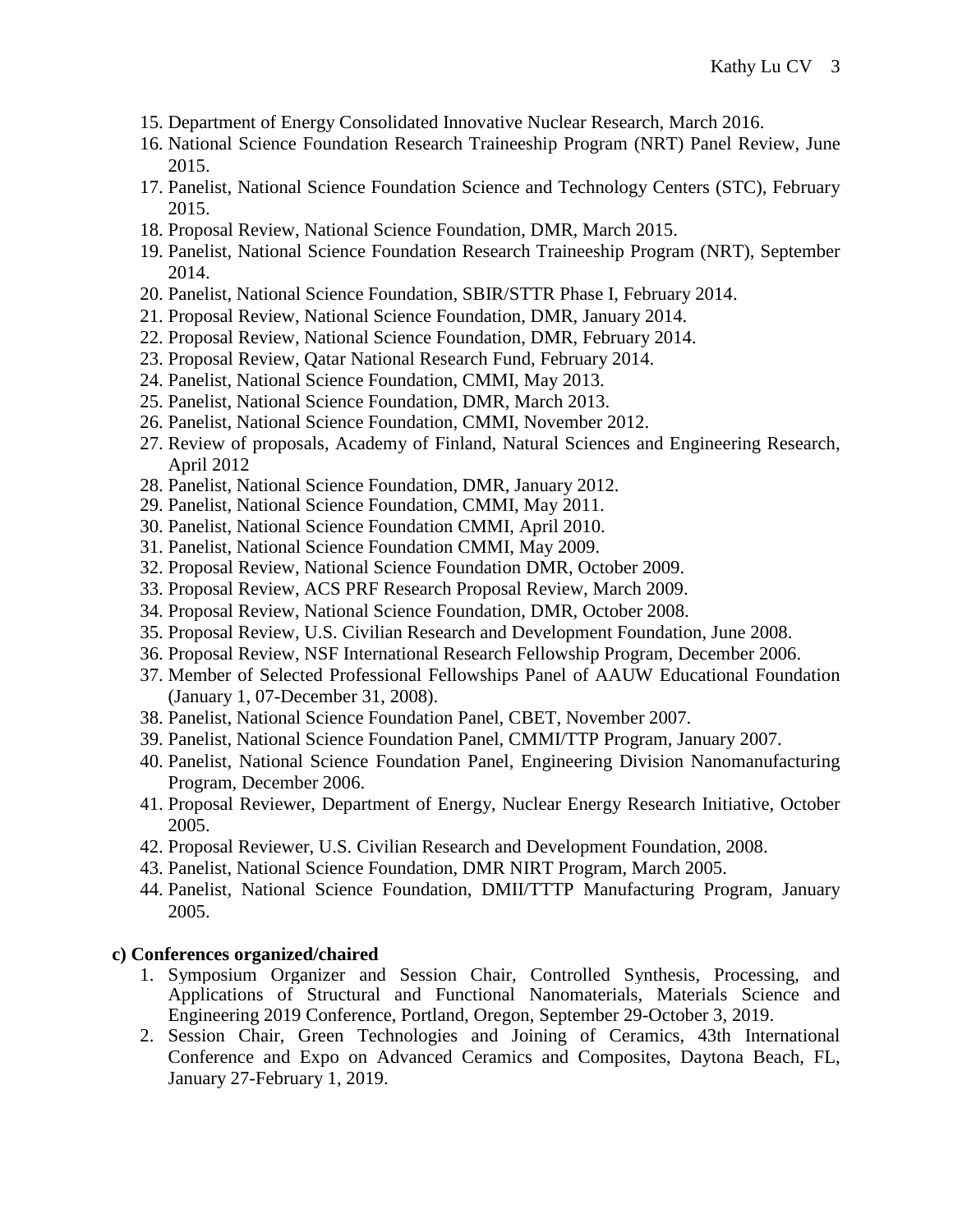- 3. Symposium Organizer and Session Chair, Controlled Synthesis, Processing, and Applications of Structural and Functional Nanomaterials, Materials Science and Engineering 2018 Conference, Columbus, Ohio, October 14-18, 2018.
- 4. Session Chair: Session: Corrosion, Frontiers in Materials Processing Applications, Research and Technology, Bordeaux, France, July 9-12, 2017.
- 5. Session Chair: Session: Solid Oxide Fuel Cells and Hydrogen Technologies, 12th Pacific Rim Conference on Ceramic and Glass Technology, Waikaloa, HI, May 21-26, 2017.
- 6. Symposium Organizer and Session Chair, International Conference on Sintering 2017, San Diego, November 12-16, 2017.
- 7. Symposium Organizer and Session Chair, Controlled Synthesis, Processing, and Applications of Structural and Functional Nanomaterials, Materials Science and Engineering 2017 Conference, Pittsburgh, PA, October 8-12, 2017.
- 8. Symposium Organizer and Session Chair, Curricular Innovations and Continuous Improvement of Academic Programs (and Satisfying ABET Along the Way): The Elizabeth Judson Memorial Symposium, Materials Science and Engineering 2016 Conference, Salt Lake City, Utah, October 23-27, 2016.
- 9. Symposium Organizer and Session Chair, Controlled Synthesis, Processing, and Applications of Structural and Functional Nanomaterials, Materials Science and Engineering 2016 Conference, Salt Lake City, Utah, October 23-27, 2016.
- 10. Session Chair, 145th TMS Annual Meeting & Exhibition, Nashville, TN, February 14-18, 2016.
- 11. Session Chair, 11th International Conference of Pacific Rim Ceramic Societies (PacRim-11), Jeju Island, South Korea, August 30-September 4, 2015.
- 12. Session Chair, 2015 TMS 144th Annual Meeting & Exhibition, Orlando, FL, March 15- 19, 2015.
- 13. Symposium Organizer and Session Chair, Controlled Synthesis, Processing, and Applications of Structural and Functional Nanomaterials, Materials Science and Engineering 2015 Conference, Columbus, OH, October 4-8, 2015.
- 14. Session Chair, International Conference on Sintering 2014, Dresden, Germany, August 24-28, 2014.
- 15. Symposium Organizer and Session Chair, Controlled Synthesis, Processing, and Applications of Structural and Functional Nanomaterials, Materials Science and Engineering 2014 Conference, Pittsburgh, PA, October 12-16, 2014.
- 16. Session Chair, 8th International Symposium on Nanostructured Materials and Nanocomposites during 38th International Conference and Expo on Advanced Ceramics and Composites, Daytona Beach, FL, January 26-31, 2014.
- 17. Symposium Organizer and Session Chair, Controlled Synthesis, Processing, and Applications of Structural and Functional Nanomaterials, Materials Science and Engineering 2013 Conference, Montreal, QC, Canada, October 27-31, 2013.
- 18. Session Chair, Flow and Assembly of Dense Suspensions, 12th International Conference on Ceramic Processing Science, Portland, Oregon, August 4-7, 2013.
- 19. Session Chair, Solid Oxide Fuel Cells and Hydrogen Technology, 10th Pacific Rim Conference on Ceramic and Glass Technology including GOMD 2013 - Glass & Optical Materials Division Annual Meeting, Coronado, CA, June 2-7, 2013.
- 20. Symposium Organizer, Controlled Synthesis, Processing, and Applications of Structural and Functional Nanomaterials, Materials Science and Engineering 2012 Conference, Pittsburgh, PA, October 7-11, 2012.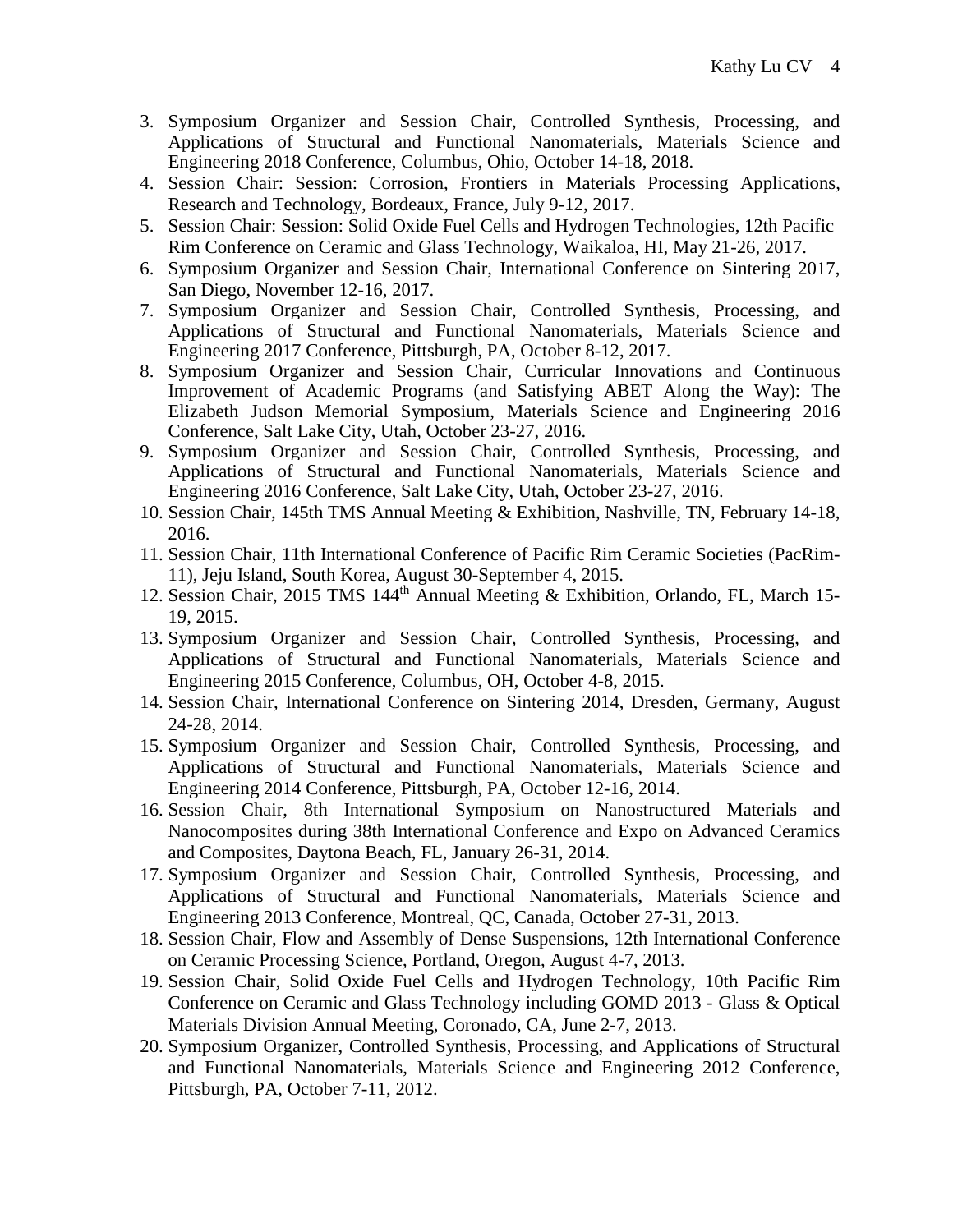- 21. Session Chair, 6th International Symposium on Nanostructured Materials and Nano-Composites: Synthesis, Functionalization, Processing and Self-assembly of Nanoparticles, 36th International Conference on Advanced Ceramics & Composites in Daytona Beach, Daytona Beach, FL, January 22-27, 2012.
- 22. Symposium Organizer, Controlled Synthesis, Processing, and Applications of Structural and Functional Nanomaterials, Materials Science and Engineering 2011 Conference, Columbus, OH, October 16-20, 2011.
- 23. Session Chair, 5<sup>th</sup> International Symposium on Nanostructured Materials and Nanotechnology: Development and Application, 35th International Conference & Exposition on Advanced Ceramics & Composites, Daytona Beach, FL, January 23-28, 2011.
- 24. Session Chair, Materials in Clean Power Systems VI: Clean Coal-, Hydrogen-Based Technologies, and Fuel Cells, TMS Annual Meeting & Exhibition, San Diego, CA, February 27-March 3, 2011.
- 25. Symposium Organizer, Controlled Processing of Nanoparticle-based Materials and Nanostructured Films, Materials Science and Engineering 2010 Conference, Houston, TX, October 17-21, 2010.
- 26. Symposium Organizer, Controlled Processing of Nanoparticle-based Materials and Nanostructured Films, Materials Science and Engineering 2009 Conference, Pittsburgh, Pennsylvania, October 25-29, 2009.
- 27. Session Chair, International Conference on Sintering 2008, La Jolla, California, November 16-20, 2008.
- 28. Symposium Organizer and Session Chair, Novel Processing of Nanoparticle and Composite Particulate Systems, Materials Science and Engineering 2008 Conference, Pittsburgh, Pennsylvania, October 5-9, 2008.
- 29. Symposium Organizer, Second International Symposium on Nanostructured Materials and Nanotechnology: Development and Applications, 32nd International Cocoa Beach Conference and Exposition on Advanced Ceramics and Composites, Daytona Beach, FL, January 27-February 1, 2008.
- 30. Symposium Chair, Innovative 3D Nanoparticulate Material Processing, Materials Science and Engineering 2007 Conference, Detroit, Michigan, September 16-20, 2007.
- 31. Session Chair, Nanostructured Materials and Nanotechnology, the [107th Annual Meeting](http://www.ceramics.org/meetings/am2005/default.asp)  [& Exposition of the American Ceramic Society,](http://www.ceramics.org/meetings/am2005/default.asp) Baltimore, Maryland, April 10-13, 2005.

## **d) Manuscript reviewer:**

- 1) 32nd International Conference & Exposition on Advanced Ceramics & Composites
- 2) 38th International Conference on Metallurgical Coatings and Thin Films
- 3) ACS Applied Materials & Interfaces
- 4) Acta Materialia
- 5) Advanced Engineering Materials
- 6) American Society for Engineering Education Southeastern Section Annual Meeting
- 7) Applied Energy
- 8) Applied Surface Science
- 9) Ceramic Transaction Proceedings 2009
- 10) Ceramic Transactions
- 11) Ceramics International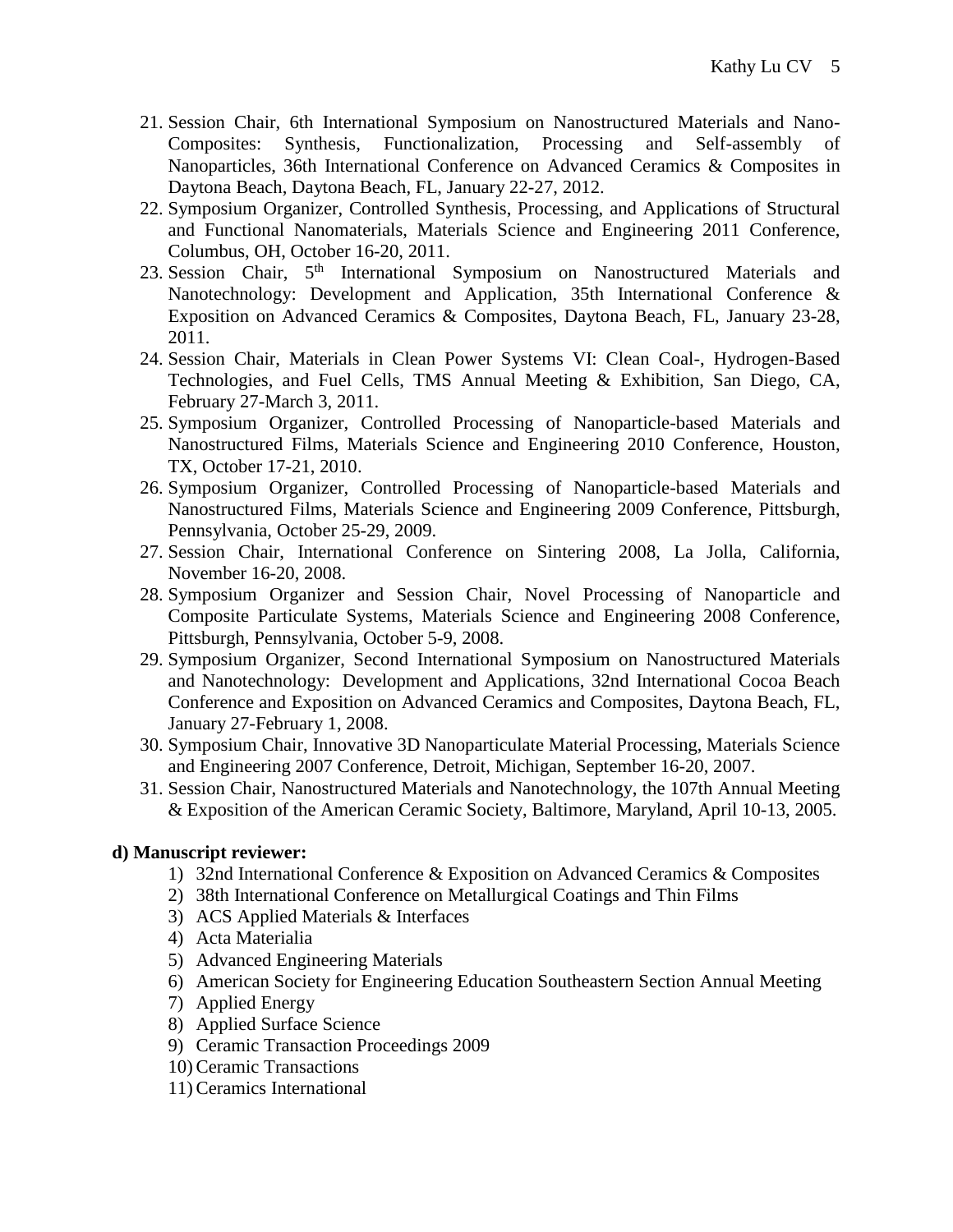12) Chemical Engineering Journal 13) Crystal Growth & Design

14) Electrochimica Acta

15) Electrochemistry Communications

16) Extreme Mechanics Letters

17) Fuel Cells

18) International Journal for Numerical Methods in Fluids

19) International Journal of Applied Ceramic Technology

20) International Journal of Applied Glass Science

21) International Journal of Hydrogen Energy

22)Journal of Alloys and Compounds

23)Journal of Applied Electrochemistry

24)Journal of Fuel Cell Science and Technology

25)JOM

26)Journal of Materials Chemistry A

27)Journal of Materials Science

28)Journal of Nanoparticle Research

29)Journal of Nanoscience and Nanotechnology Letters

30)Journal of Nanosciene and Nanotechnology

31)Journal of New Materials for Electrochemical Systems

32)Journal of Power Sources

33)Journal of the American Ceramic Society

34)Journal of the American Chemical Society

35)Journal of the Electrochemical Society

36)Journal of the European Ceramic Society

37) Langmuir

38) Materials Chemistry and Physics

39) Materials and Design

40) Materials Letters

41) Materials Research Bulletin

42) Materials Science and Engineering B

43) Metallurgical and Materials Transactions A

44) MS&T 09 Ceramic Transactions

45) Nanoscience and Nanotechnology Letters

46) Powder Technology

47) Proceeding of 30th International Conference on Advanced Ceramics and Composites

48) Proceeding of International Conference on Sintering 2008

49) Proceeding of the 107th American Ceramic Society Annual Meeting

50) Proceedings of the ASME 2010 Eighth International Fuel Cell Science, Engineering and Technology Conference, FuelCell2010

51) Proceedings of the ASME 2010 International Mechanical Engineering Congress & Exposition.

52) RSC Advances

53) Science of Advanced Materials

54) Scripta Materialia

55) Surface and Coatings Technology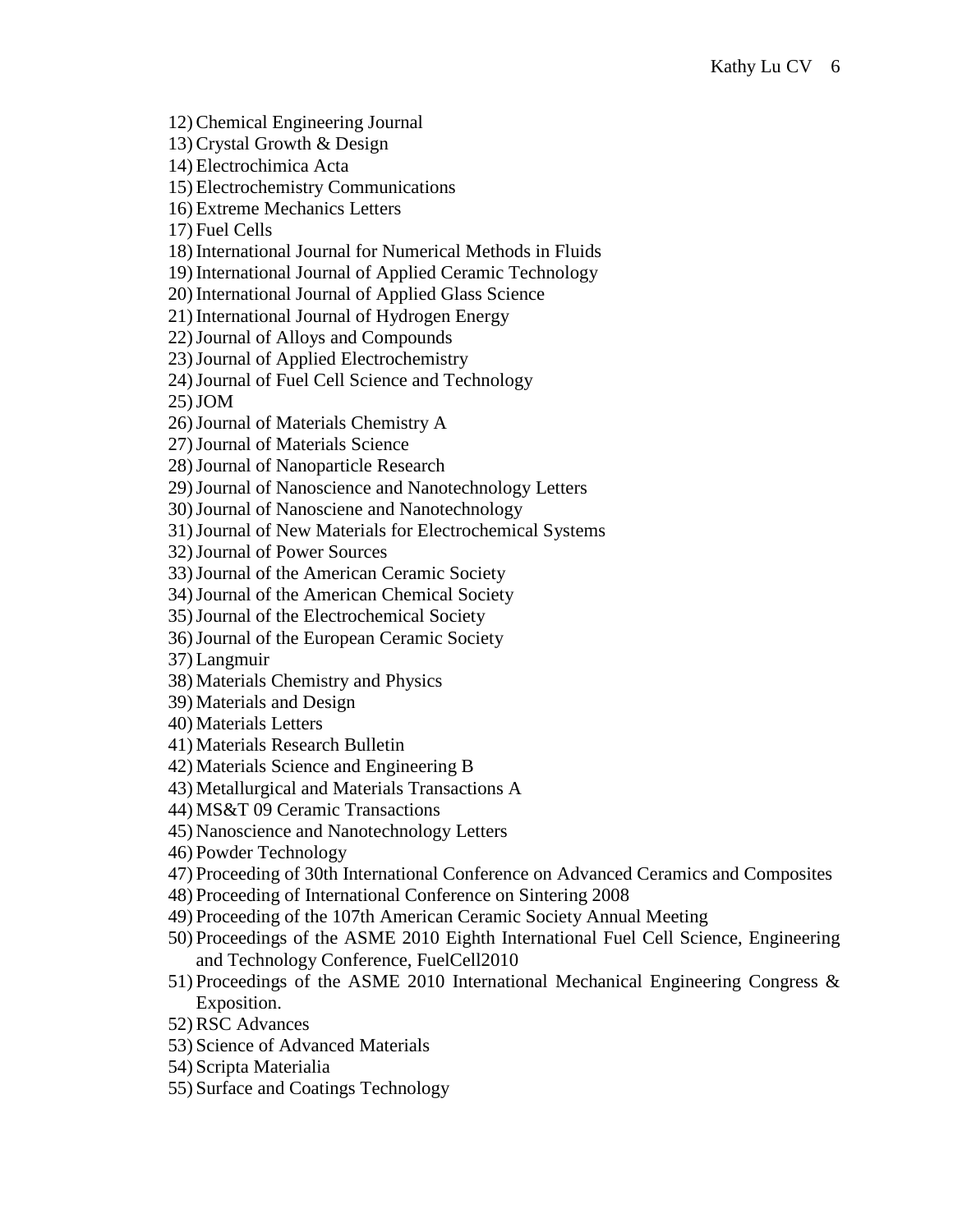56) The Electrochemical Society Journals

## **University and departmental:**

- 1. Research Contracts and Awards (total \$7.8 million, \$5.1 million own share)
- 2. Virginia Tech College of Engineering P&T Committee, 2017-2020.
- 3. Virginia Tech College of Engineering Chemical Engineering Department Head Evaluation Committee, 2017-2018.
- 4. Committee Member of Virginia Tech Alumni Award for Research Excellence, 2017- 2021.
- 5. Co-Lead of Virginia Tech Sustainable and Economical Materials Strategic Growth Area, 2016-2018.
- 6. Lead of Virginia Tech Intelligent Infrastructure for Human-Centered Communities Destination Area initiative, 2016.
- 7. Participant of Virginia Tech New Academic Leader series, 2016-2017.
- 8. Member of Commission on Graduate Studies & Policies (CGSP) of Virginia Tech, 2016- 2019.
- 9. Virginia Tech College of Engineering Dean's Search Committee, 2016.
- 10. Virginia Tech College of Engineering Diversity Committee, 2016-2017.
- 11. Virginia Tech MSE P&T Committee, March 2016-February 2019.
- 12. Virginia Tech Mechanical Engineering Faculty Search Committee for the Advanced Manufacturing cluster, 2014-2015.
- 13. Virginia Tech ICTAS JFC (Sustainability) review panel, March 2013.
- 14. Nominee and Participant of National Effective Teaching Institute, 2007.
- 15. Faculty study program at Virginia Tech's Center for Excellence in Undergraduate Teaching with a focus on learning theory and technology, 2005-2007.
- 16. Biomaterial Cluster Hiring Search Committee of Virginia Tech, 2005-2006.
- 17. MSE1004 Materials in Today's World, 2008-2015.
- 18. Department Faculty Search Committee Chair for the Advanced Manufacturing cluster, 2014-2015.
- 19. Department ABET Review committee, 2012.
- 20. Department Faculty Search Committee for the VT-Fire initiative 2009-2010.
- 21. Department Diversity Committee, Chair, 2007-2016.
- 22. Department Undergraduate Recruitment Committee, 2004-2006.
- 23. Ad-Hoc Committee on Restructuring Promotion &Tenure for MSE Department of Virginia Tech, 2004-2005.
- 24. MSE Graduate Committee, 2005-present.

# **Community:**

- 1. Science Museum of Western Virginia summer camp, 2015-present
- 2. Engineering Freshmen Seminar and Communication Program Seminars, 2004-present
- 3. C-Tech<sup>2</sup> and Imagination Camps: 2005-present
- 4. Hypatia Female engineers, 2007-present
- 5. VT Stars summer camp for economically disadvantaged high school students (2005, 2006)

# **Affiliations**

1. American Ceramic Society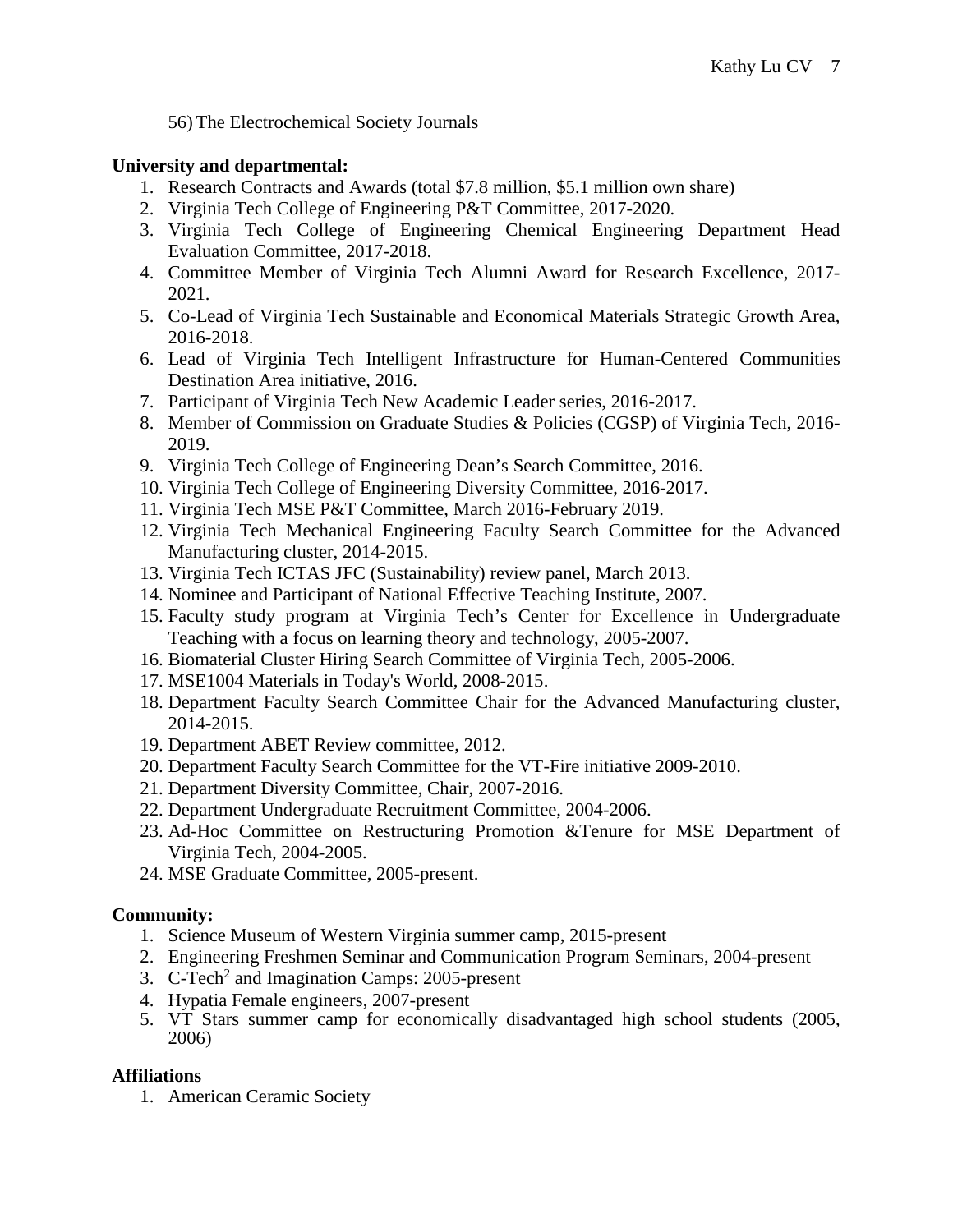- 2. Materials Research Society
- 3. APMI International
- 4. American Association for the Advancement of Science
- 5. American Society for Engineering Education
- 6. Sigma Xi, The Scientific Research Society
- 7. Alpha Sigma Mu International Professional Honor Society
- 8. National Institute of Ceramic Engineers
- 9. TMS, The Minerals, Metals & Materials Society

#### **Research Contracts and Awards (total \$7,775,368, \$5,089,252 share)**

#### **Patent:**

- 1. K. Lu, M. K. Mahapatra, "Barium Oxide, Calcium Oxide, Magnesia, and Alkali Oxide Free Glass," US8,541,327, September 2013.
- 2. K. Lu, F. Shen, Tri-Layer CO<sub>3</sub>O<sub>4</sub>-SDC Protective Coating for Solid Oxide Fuel Cell Interconnects, U.S. Patent Application No: 62/318,369, April 2016.

### **Publications:**

### **Books:**

- 1. K. Lu, Nanoparticulate Materials-Synthesis, Characterization, and Processing, John Wiley & Sons, Inc., Hoboken, New Jersey, ISBN: 978-1-1182-9142-9, 464 pages, October 2012.
- 2. K. Lu, Materials in Energy Conversion, Harvesting, and Storage, John Wiley & Sons, Inc., Hoboken, New Jersey, ISBN: 978-1-118-88910-7, 448 pages, September 2014.

## **Books Edited:**

- 1. N. P. Bansal, J. P. Singh, A. Bhalla, M. M. Mahmoud, N. Jose Manjooran, G. Singh, K. Lu, G. Brennecka, Processing and Properties of Advanced Ceramics and Composites VI, Ceramic Transactions, Volume 249, ISBN: 978-1-118-99549-5, 375 pages, September 2014, Wiley.
- 2. K. Lu, N. J. Manjooran, R. Murakam, and G. Pickrell, Advances in Synthesis, Processing and Applications of Nanostructures, Ceramic Transactions, Volume 238; ISBN: 978-1- 1182-7327-2, August 2012, Wiley.
- 3. K. Lu, N. Manjooran, M. Radovic, G. Pickrell, E. Medvedovski, E. A. Olevsky, C. Li, G. Singh, and N. Chopra, Advances in Nanomaterials and Nanostructures, Ceramic Transactions, Volume 229, ISBN: 978-1-118-06002-5, August 2011, Wiley.
- 4. K. Lu, C. Li, E. Medvedovski, E. A. Olevsky, Processing of Nanoparticle Materials and Nanostructured Films, Ceramic Transactions, Volume 223, 2010, ISBN 978-0-470- 92731-1, Wiley.
- 5. T. Hinklin, K. Lu, Processing of Nanoparticle Structures and Composites: Ceramic Transactions, Volume 208, ISBN: 978-0-470-40846-9, August 2009, Wiley.

#### **Book Chapters:**

6. K. Lu, K. Ning, "Nanoscale Sintering," Metal Oxide Nanoparticles: Formation, Functional Properties and Interfaces, Editors: Oliver Diwald and Thomas Berger, John Wiley & Sons, Ltd. Submitted on 1/1/2019.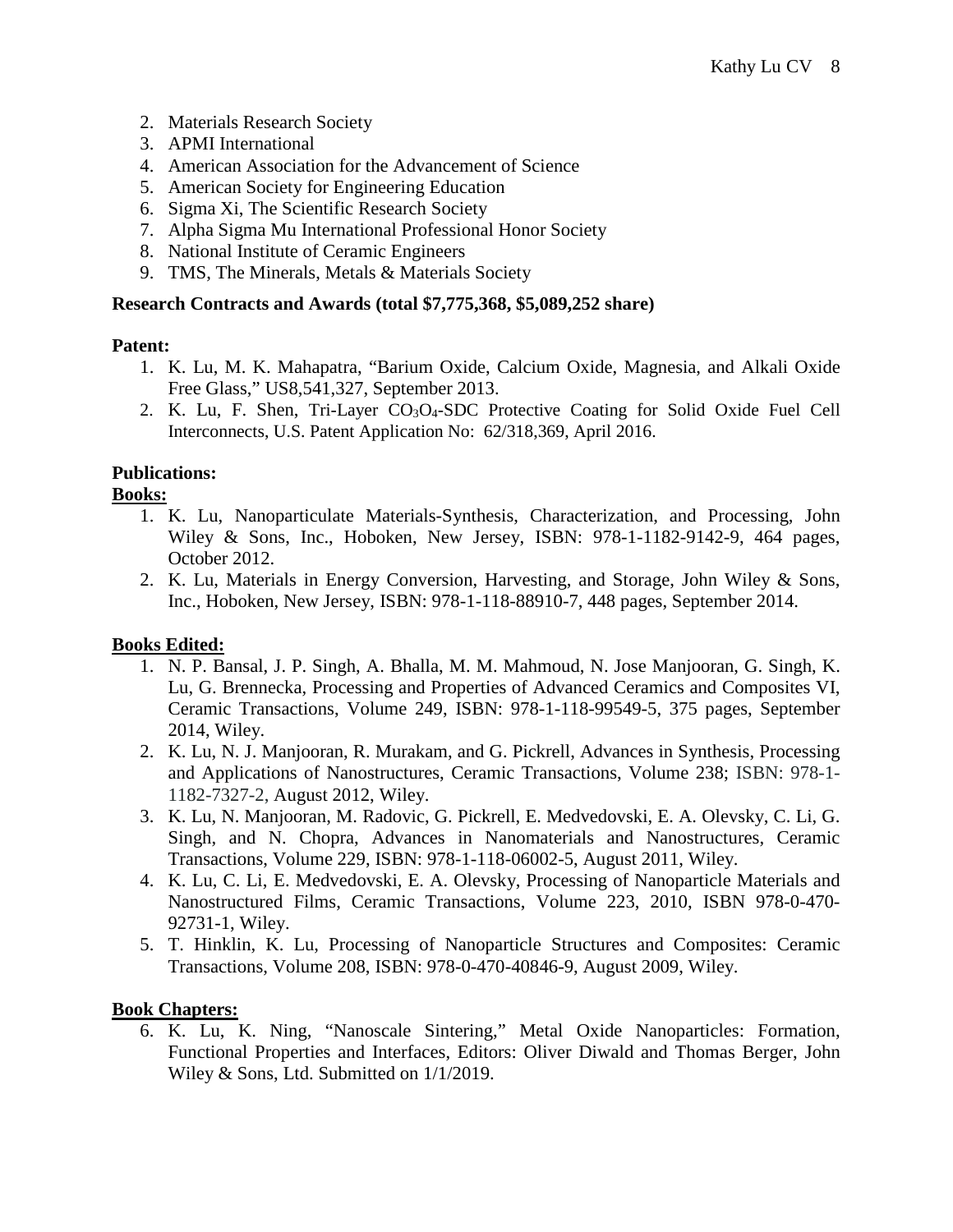- 7. K. Lu, W. Li, and B. Chen, "Sintering of Porous Materials," Sintering: Mechanisms of Convention Nanodensification and Field Assisted Processes, Editors: Ricardo H. R. Castro, Klaus van Benthem, Springer, Engineering Materials 35, 2013, Volume 35, 115- 136, DOI: 10.1007/978-3-642-31009-6\_6.
- 8. K. Lu, "Shaping of 3D Nanoceramics and Their Composites," *Handbook of Nanoceramics and Their Based Devices*, American Scientific Publishers, Edited by T.Y. Tseng and H. S. Nalwa, vol. 2, p 151-177, ISBN:1-58883-116-7, Stevenson Ranch, CA, 2009.
- 9. K. Lu and X. Zhu, "Liquid Nanoparticles: Synthesis and Characterization," *Encyclopedia of Nanoscience and Nanotechnology*, American Scientific Publishers, Stevenson Ranch, CA, 2010. Editor: H. S. Nalwa, ISBN: 1-58883-146-7, Volume 15, 537-574, 2010.

#### **Journal papers:**

- 167. K. Bawane, K. Lu, X. Bai, W.-Y. Chen, M. Li, "In-situ TEM Study of Microstructural Evolution in NFA and  $Cr_3C_2@SiC-NFA$  Composite during Ion Irradiation," Acta Materialia, submitted.
- 166. N. Yang, M. Gao, J. Li, K. Lu, "Nickel Crystallite-Containing Magnetoceramics from Water Assisted Pyrolysis of Polysiloxane and Nickel 2,4-Pentanedionate," Journal of the European Ceramic Society, submitted.
- 165. K. Lu, D. Erb, K. Bawane, N. Yang, "Comparison of Traditional and Flash Pyrolysis of Different Carbon Content Silicon Oxycarbides," Journal of the European Ceramic Society, accepted.
- 164. K. Bawane, K. Lu, "Microstructure Evolution for Nanostructured Ferritic Alloy with and without  $Cr_3C_2$  Coated Silicon Carbide at High Temperatures," Materials and Design, submitted.
- 163. Y. Li, J. Zhao, L. Zhang, K. Lu, "Effect of Thermal Treatment in Different Atmospheres on Photocatalytic Activity of TiO<sub>2</sub> Nanotubes," Ceramics International, submitted.
- 162. J. Zhao, H. Yang, Y. Li, K. Lu, "Photocatalytic Activity of CdS Nanoparticles Enhanced by the Interaction between Piezotronic Effect and Phase Junction," Journal of Alloys and Compounds, revised.
- 161. Y. Lin, K. Lu, R. Davis, "Patterning of ZnO Quantum Dot and PMMA Hybrids with a Solvent Assisted Technique," Applied Materials & Interfaces, submitted.
- 160. I. J. Van Rooyen, S. Meher, M. Bachhav, J. Rosales, K. Lu, "Advanced Characterization of SiC and SiC-Nanostructured Ferritic Alloy Composites," Journal of Nuclear Materials, submitted.
- 159. K. Ning, K. Lu, H. Ju, "Sintering Behaviors of Micron-Sized Features Based on 3D Reconstruction," Journal of the European Ceramic Society, submitted.
- 158. D. Erb, K. Lu, "Synthesis of SiOC using Solvent-Modified Polymer Precursors," Materials Chemistry and Physics, submitted.
- 157. L. Wang, K. Lu, R. Ma, "Effects of Different Polymer Precursors on the Characteristics of SiOC Bulk Ceramics," Materials Chemistry and Physics, submitted.
- 156. K. Ning, K. Lu, "Understanding ion irradiation resistance of a silicon diffused nanostructured ferritic alloy-chromium carbide–carbon composite," Composites Part B, accepted.
- 155. K. Lu, M. Gervasio, "Simulation Study of Nanoparticle-Polymer Organic Suspension Stability," Advanced Theory and Simulations, accepted.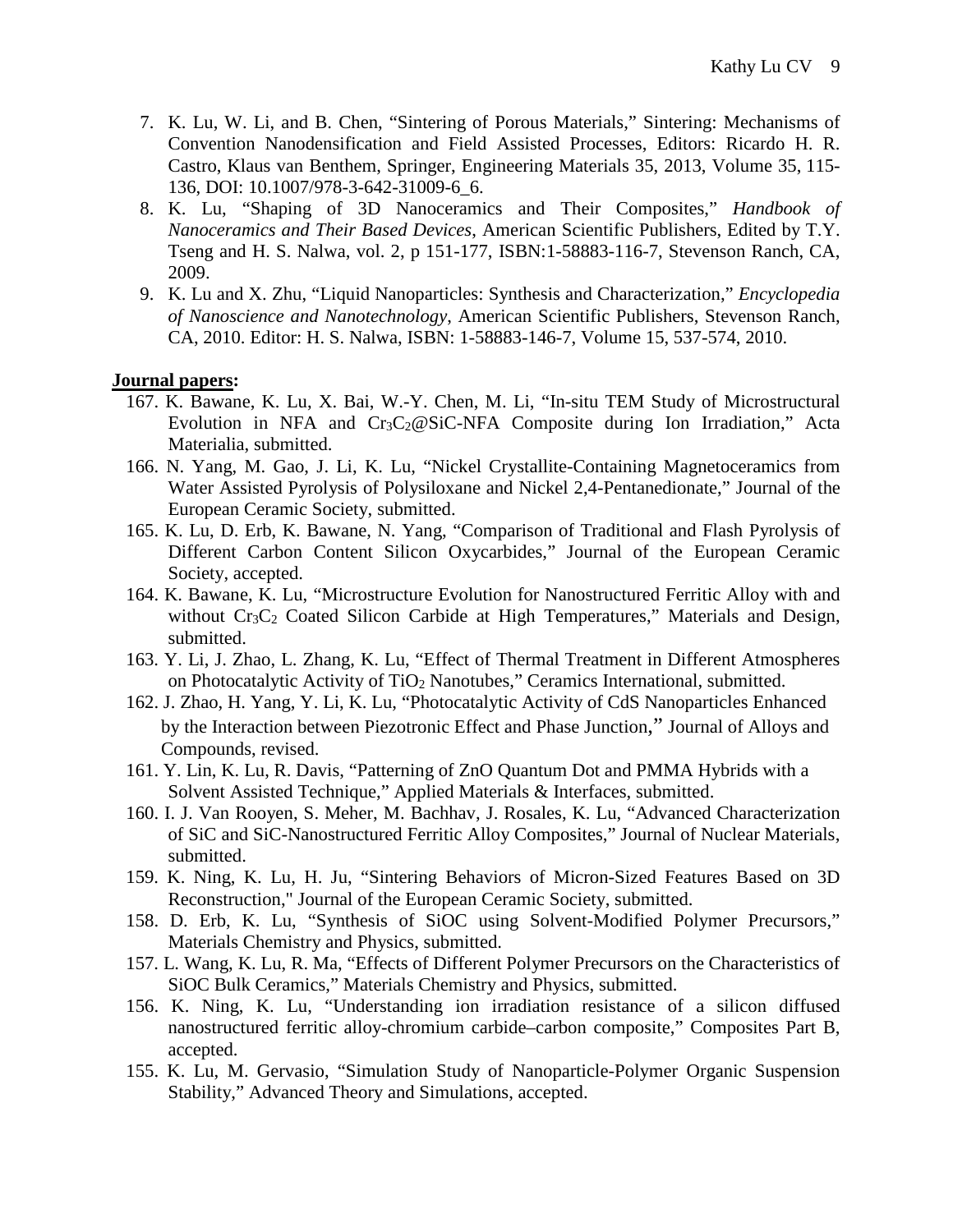- 154. K. Bawane, D. Erb, K. Lu, "Carbon Content and Pyrolysis Atmosphere Effects on Phase Development in SiOC Systems," Journal of the European Ceramic Society, accepted.
- 153. Y. Bai, J. Zhao, Y. Li, Z. Lv, K. Lu, "Preparation and photocatalytic performance of  $TiO<sub>2</sub>/PbTiO<sub>3</sub>$  fiber composite enhanced by external force induced piezoelectric field," Journal of the American Ceramic Society, accepted.
- 152. L. Wang, K. Lu, "Phase Development of Silicon Oxycarbide Nanocomposites During Flash Pyrolysis," Journal of Materials Science, 54(8), 6073-6087, 2019.
- 151. M. Gervasio, K. Lu, "Monte Carlo Simulation Modeling of Nanoparticle-Polymer Co-Suspensions," Langmuir, 35 (1), 161–170, 2019.
- 150. K. Ning, K. Lu, R. Bortner, "High dose self-ion irradiated silicon carbide with nanostructured ferritic alloy aid," Journal of Materials Science, 54(1), 605–612, 2019.
- 149. M. Gervasio, K. Lu, "Sub-Micron Features from Polymer-Derived SiOC via Imprint Lithography," Journal of the European Ceramic Society, 39, 825-831, 2019.
- 148. K. Shen, K. Lu, "Comparison of Different Perovskite Cathodes in Solid Oxide Fuel Cells," Fuel Cells, accepted, 18(4), 2018, 457–465. DOI: 10.1002/fuce.201800044
- 147. K. Ning, H. Ju, K. Lu, "Effects of Ceramic Types on Evolution of Micron-Sized Features During Sintering," Journal of the American Ceramic Society, 102(2) 569-577, 2019.
- 146. J. Zhao, Y. Liu, Y. He, K. Lu, "Li<sub>4</sub>Ti<sub>5</sub>O<sub>12</sub> epitaxial coating on LiNi<sub>0.5</sub>Mn<sub>1.5</sub>O<sub>4</sub> surface for improving the electrochemical performance through solvothermal-assisted processing," Journal of Alloys and Compounds, 779 (30) 978-984, 2019.
- 145. H. Ju, K. Ning, K. Lu, "Atmosphere Effects on Micron-Sized ZnO Ridges During Sintering," Journal of the European Ceramic Society, 38 (15), 5007-5014, 2018.
- 144. R. Ma; K. Lu, D. Erb, "Effect of Solvent in Preparation of SiOC Bulk Ceramics," Materials Chemistry and Physics, 218, 140-146, 2018.
- 143. K. Ning, K. Lu, "Fundamental Understanding of Centrifugal Micromolding for High Fidelity Patterns," Journal of the European Ceramic Society, 38 (15), 5167-5173, 2018.
- 142. R. Ma, D. Erb, K. Lu, "Flash Pyrolysis of Polymer-Derived SiOC Ceramics," Journal of the European Ceramic Society, 38 (15), 4906-4914, 2018.
- 141. D. Erb, K. Lu, "Effect of Additive Structure and Size on  $SiO<sub>2</sub>$  Formation in Polymer Derived SiOC Ceramics," Journal of the American Ceramic Society, 101, 5378–5388, 2018.
- 140. K. Bawane, K. Ning, K. Lu, "High Temperature Oxidation Behavior of Silicon Carbide-Carbon Coated Nanostructured Ferritic Alloy Composites in Water Vapor Environment," Corrosion Science, 139, 206-214, 2018.
- 139. K. Lu, L. Wang, "Accelerated Polymer to SiOC Nanocomposite Conversion," Annals of Materials Science and Engineering, 2018; 3(1): 1030 (4 pages).
- 138. K. Ning, K. Lu, "Water Vapor Thermal Treatment of Silicon Carbide-Nanostructured Ferritic Steel Alloy (SiC-NFA) Composite Materials," Applied Surface Science, 452, 248-258, 2018.
- 137. K. Ning, D. Bai, K. Lu, "Study of Self-Ion Irradiated Nanostructured Ferritic Alloy (NFA) and Silicon Carbide-Nanostructured Ferritic Alloy (SiC-NFA) Cladding Materials," Nucl. Instr. Meth. Phys. Res. B, 427, 44-52, 2018.
- 136. D. Erb, K. Lu, "Effect of SiO2-forming Additive in Polysiloxane Derived SiOC Ceramics," Microporous and Mesoporous Materials, 266, 75-82, 2018.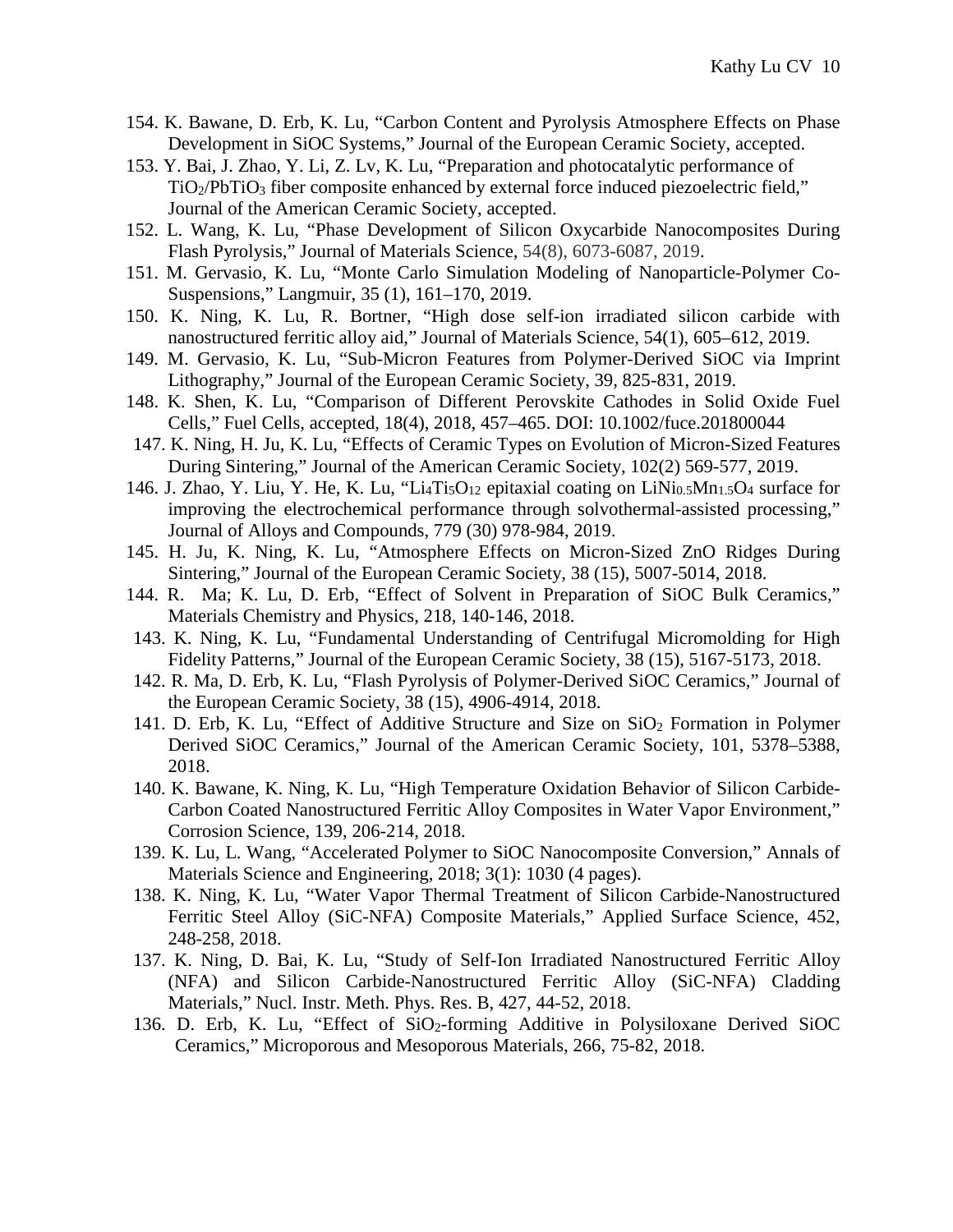- 135. K. Ning, K. Lu, "Ion Irradiation Effect on Spark Plasma Sintered Silicon Carbide Ceramics with Nanostructured Ferritic Alloy Aid," Journal of the American Ceramic Society, 2018, 101:3662–3673.
- 134. D. Erb, K. Lu, "Influence of Vinyl Bonds from PDMS on the Pore Structure of Polymer Derived Ceramics," Materials Chemistry and Physics, 209, 217-226, 2018.
- 133. K. Ning, K. Lu, "Water Vapor Thermal Treatment Effects on Spark Plasma Sintered Nanostructured Ferritic Alloy-Silicon Carbide Systems," Journal of the American Ceramic Society, 101, 2208–2215, 2018.
- 132. K. Lu, D. Erb, "Polymer Derived Silicon Oxycarbide Coatings," International Materials Reviews, 63 (3), 139–161, 2018.
- 131. K. Bawane, K. Ning, K. Lu, "High Temperature Treatment of  $Cr_3C_2@SiC-NFA$ Composites in Water Vapor Environment," Corrosion Science, 131, 365-375, 2018.
- 130. G. Li, M. R. von Spakovsky, F. Shen, K. Lu, "Multi-scale Transient and Steady State Study of the Influence of Microstructure Degradation and Chromium Oxide Poisoning on SOFC Cathode Performance," Journal of Non-equilibrium Thermodynamics, 2018; 43(1) 21–42.
- 129. H. Ju, K. Ning, K. Lu, "Sintering Behaviors of Micron-Sized Ceramic Rod Feature," Acta Materialia, 144 (1) 534-542, 2018.
- 128. K. Ning, Z. Hu, K. Lu, "Spark Plasma Sintering of SiC-NFA Composites with Carbon Barrier Layer," Journal of Nuclear Materials, 498, 50-59, 2018.
- 127. H. Ju, K. Ning, K. Lu, "Centrifuge-aided Micromolding of Micron- and Submicron-sized Patterns," Journal of the European Ceramic Society, 38 (2), 637-645, 2018.
- 126. H. Ju, K. Ning, K. Lu, "Roughening and Destructive Effect of Sintering on Micron-Sized ZnO Features," Acta Materialia, 141, 352-359, 2017.
- 125. J. Zhao, Y. Li, Y. Wu, S. Lv, K. Lu, "Microstructure of TiO<sub>2</sub> Porous Ceramics by Freeze Casting of Nanoparticle Suspensions," Ceramics International, 43 (17), 14593-14598, 2017.
- 124. M. Gervasio, K. Lu, "Suspension-based Imprint Lithography of ZnO-PMMA Hybrids," Soft Matter, 13, 5569 – 5579, 2017.
- 123. K. Lu, D. Erb, "Additive and Pyrolysis Atmosphere Effects on Polysiloxane-Derived Porous SiOC Ceramics," Journal of the European Ceramic Society, 37 (15), 4547-4557, 2017.
- 122. J. Zhao, C. Zhang, C. Hu, K. Lu, "Effect of Thermal Treatment on  $TiO<sub>2</sub>$  varistor Properties in Different Atmospheres," Journal of the European Ceramic Society, 37, 3353–3359, 2017.
- 121. K. Ning, Z. Hu, K. Lu, "Spark Plasma Sintering of Silicon Carbide (SiC)-Nanostructured Ferritic Alloy (NFA) Composites with Chromium Carbide Barrier Layer," Materials Science and Engineering A, 700 (17) 183–190, 2017.
- 120. M. Gervasio, K. Lu, "PMMA-ZnO Hybrid Arrays Using In-situ Polymerization and Imprint Lithography," Journal of Materials Chemistry C, 121 (21), 11862–11871, 2017.
- 119. M. Yao, J. Zhao, S. Lv, Kathy Lu, "Preparation and Hydrogenation of Urchin-like Titanium Using a One-Step Hydrothermal Method," Ceramics International, 43, 6925– 6931, 2017.
- 118. K. T. Faber, T. Asefa, M. Backhaus-Ricoult, R. Brow, J. Chan, S. Dillon, W. Fahrenholtz, M. W. Finnis, J. E. Garay, E. Garcia, Y. Gogotsi, S. M. Haile, J. Halloran, J. Hu, L. Huang, S. Jacobsen, E. Lara-Curzio, J. LeBeau, W. E. Lee, C. G. Levi, I.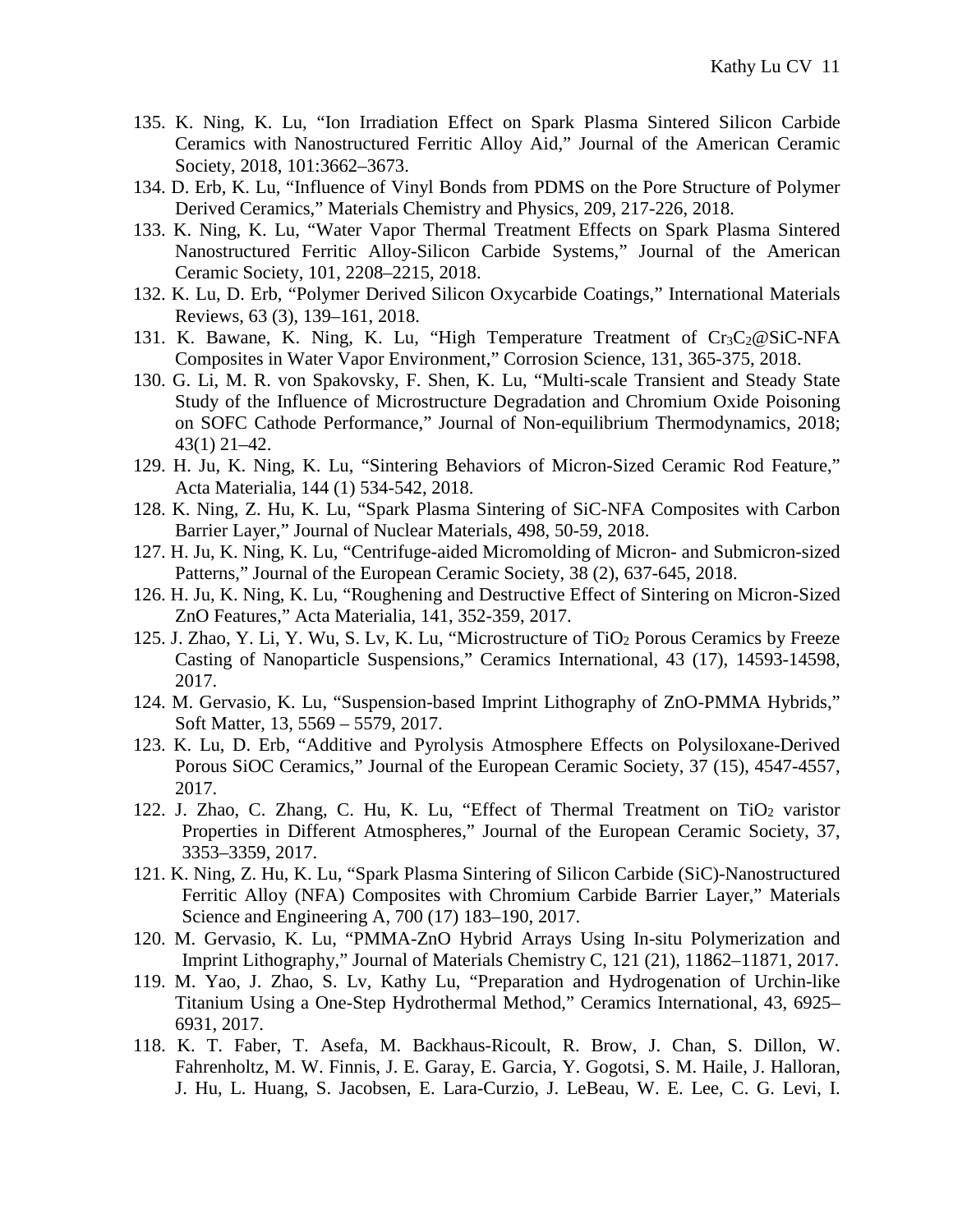Levin, J. A. Lewis, D. M. Lipkin, K. Lu, J. Luo, J.-P. Maria, L. W. Martin, S. Martin, G. Messing, A. Navrotsky, N. Padture, C. Randall, G. S. Rohrer, A. Rozenflanz, T. Schaedler, D. Schlom, A. Sehirlioglu, A. Stevensen, T. Tani, V. Tikare, S. Trolier-McKinstry, H. Wang, and B. Yildiz, "The Role of Ceramic and Glass Science Research in Meeting Societal Challenges: A Report from an NSF-Sponsored Workshop on Emerging Opportunities," Journal of the American Ceramic Society, 100, 1777–1803, 2017.

- 117. F. Shen, K. Lu, "Co<sub>3</sub>O<sub>4</sub>/Sm-doped CeO<sub>2</sub> (SDC)/Co<sub>3</sub>O<sub>4</sub> Tri-layer Coating on AISI 441 Interconnect for Solid Oxide Fuel Cells," ACS Applied Materials & Interfaces, 9 (7), 6022–6029, 2017.
- 116. Z. Hu, K. Ning, K. Lu, "Spark Plasma Sintered Silicon Carbide Ceramics with Nanostructured Ferritic Alloy as Sintering Aid," Materials Science and Engineering A, 682, 586-592, 2017.
- 115. F. Shen, K. Lu, "CoxFe1-x Oxide Coatings on AISI 441 for Solid Oxide Fuel Cells," Journal of Power Sources, 330, 231-239, 2016.
- 114. Z. Hu, K. Ning, K. Lu, "Study of Spark Plasma Sintered Silicon Carbide with Nanostructured Ferritic Alloy Addition," Materials Science and Engineering A, 670, 75- 80, 2016.
- 113. Y. Wu, J. Zhao, Y. Li, K. Lu, "Preparation and Freezing Behavior of  $TiO<sub>2</sub>$  Nanoparticle Suspensions," Ceramics International, 42, 15597–15602, 2016.
- 112. K. Lu, D. Erb, M. Liu, "Phase Transformation, Oxidation Stability, and Electrical Conductivity of TiO2-Polysiloxane Derived Ceramics," Journal of Materials Science, 51, 10166–10177, 2016.
- 111. F. Shen, K. Lu, "Perovskite-type  $La_{0.6}Sr_{0.4}Co_{0.2}Fe_{0.8}O_3$ ,  $Ba_{0.5}Sr_{0.5}Co_{0.2}Fe_{0.8}O_3$ , and  $Sm<sub>0.5</sub>Sr<sub>0.5</sub>Co<sub>0.2</sub>Fe<sub>0.8</sub>O<sub>3</sub>$  Cathode Materials for Solid Oxide Fuel Cells," Electrochemical Acta, 211, 445–452, 2016.
- 110. J. Zhao, Y. He, L. Zhang, K. Lu, "Preparation of Porous TiO2 Powder with Mesoporous Structure by Freeze-drying Method," Journals of Alloys and Compounds, 678, 36-41, 2016.
- 109. K. Lu, D. Erb, M. Liu, "Thermal Stability and Electrical Conductivity of Carbon-Enriched Silicon Oxycarbide," Journal of Materials Chemistry C, 4, 1829-1837, 2016.
- 108. K. Lu, J. Li, "Fundamental Understanding of Water Vapor Effect on SiOC Evolution during Pyrolysis," Journal of the European Ceramic Society, 36, 411–422, 2016.
- 107. F. Shen, K. Lu, "Comparative Study of  $La_{0.6}Sr_{0.4}Co_{0.2}Fe_{0.8}O_3$ ,  $Ba_{0.5}Sr_{0.5}Co_{0.2}Fe_{0.8}O_3$  and  $\text{Sm}_{0.5}\text{Sr}_{0.5}\text{Co}_{0.2}\text{Fe}_{0.8}\text{O}_3$  Cathodes and the Effect of  $\text{Sm}_{0.2}\text{Ce}_{0.8}\text{O}_2$  Block Layer in Solid Oxide Fuel Cells," International Journal of Hydrogen Energy, 40, 16457-16465, 2015.
- 106. K. Lu, "Porous and High Surface Area SiOC Materials-A Review," Materials Science and Engineering-R, 97, 23–49, 2015.
- 105. M. Gervasio, K. Lu, R. Davis, "Experimental and Modeling Study of Solvent Diffusion in PDMS Stamp for Nanoparticle-Polymer Co-suspensions," Langmuir, 31(36), 9809– 9816, 2015.
- 104. F. Shen, K. Lu, "La<sub>0.6</sub>Sr<sub>0.4</sub>Co<sub>0.2</sub>Fe<sub>0.8</sub>O<sub>3</sub> Cathodes Incorporated with  $\text{Sm}_{0.2}$ Ce<sub>0.8</sub>O<sub>2</sub> by Three Different Methods for Solid Oxide Fuel Cells," Journal of Power Sources, 296(20), 318–326, 2015.
- 103. J. Li, K. Lu, "Highly Porous SiOC Bulk Ceramics with Water Vapor Assisted Pyrolysis," Journal of the American Ceramic Society, 98(8), 2357–2365, 2015.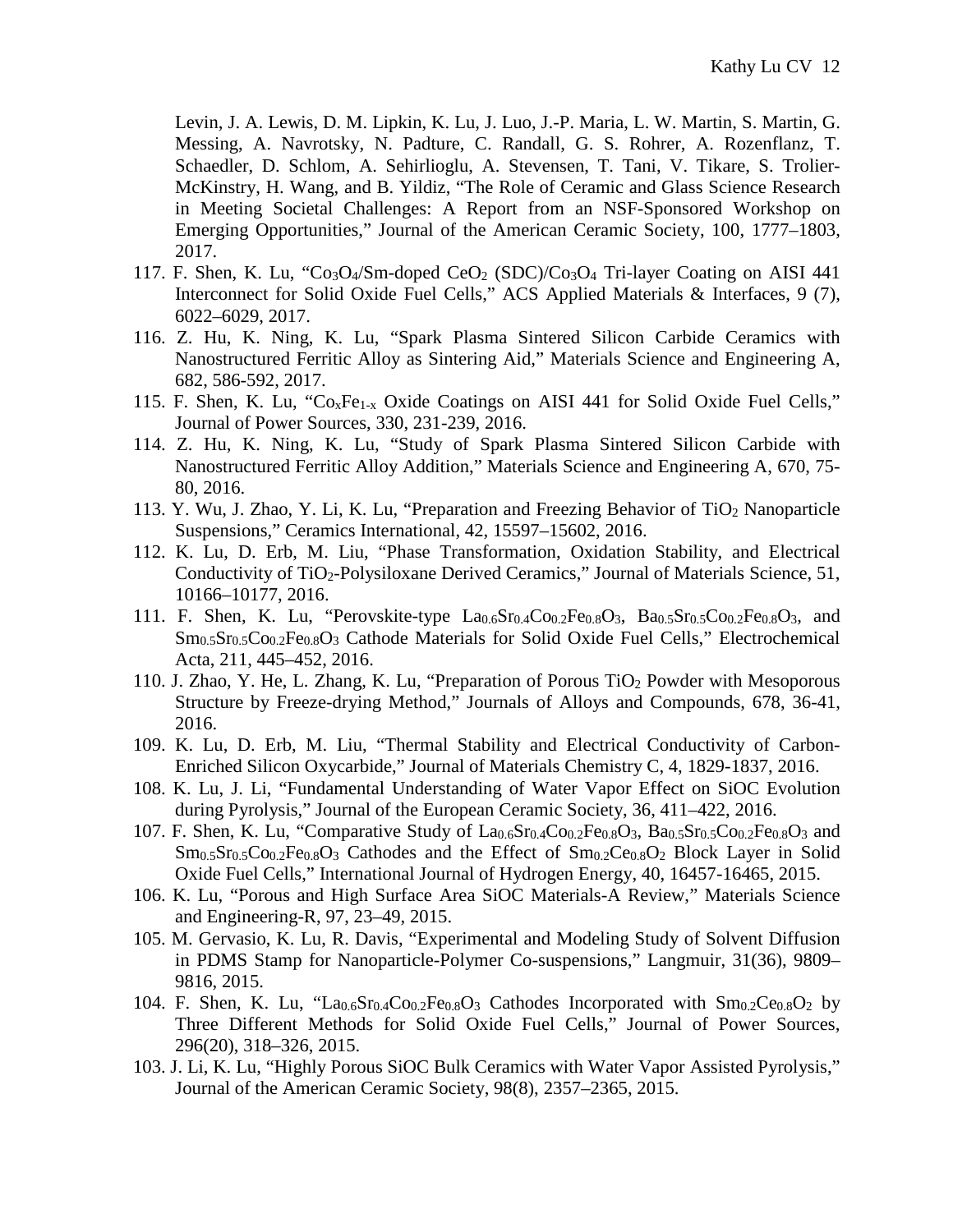- 102. J. Li, K. Lu, T. Lin, K. Shen, "Preparation of Micro-/Meso-porous SiOC Bulk Ceramics," Journal of the American Ceramic Society, 98(6), 1753–1761, 2015.
- 101. K. Lu, M. Liu, M. Gervasio, "Nanoparticle and Poly(methyl methacrylate) Co-dispersion in Anisole," Journal of Materials Science, 50(14), 4836-4844, 2015.
- 100. J. Zhao, L. Zhang, W. Xing, and K. Lu, "A Novel Method to Prepare B/N Co-doped Anatase TiO2," Journal of Physical Chemistry, 119, 7732−7737, 2015.
- 99. J. Zhao, K. Zhang, Y. Lin, K. Lu, "Preparation of Separated and Open End TiO2 Nanotubes," Ceramics International, 41, 7235–7240, 2015.
- 98. J. Zhao, W. Xing, Y. Li, K. Lu, "Solvothermal Synthesis and Visible Light Absorption of Anatase TiO2 (001) Facets," Materials Letters, 145, 332–335, 2015.
- 97. G. Kaur, V. Kumar, G. Pickrell, K. Lu, "Interfacial Compatibility of Alumino-Borosilicate Glass Sealants with AISI 441 and YSZ for Different Atmospheres," International Journal of Hydrogen Energy, 40 (2) 1195–1202, 2015.
- 96. F. Shen, K. Lu, "Moisture Effect on  $La<sub>0.8</sub>Sr<sub>0.2</sub>MnO<sub>3</sub>$  and  $La<sub>0.6</sub>Sr<sub>0.4</sub>Co<sub>0.2</sub>Fe<sub>0.8</sub>O<sub>3</sub>$  Cathode Behaviors in Solid Oxide Fuel Cells," Fuel Cells, 15, 105–114, 2015.
- 95. V. Kumar, G. Kaur, K. Lu, O. P. Pandey, K. Singh, "Effect of Thermal Treatment on Chemical Interaction Between Yttrium Borosilicate Glass Sealants and YSZ for Planar Solid Oxide Fuel Cells," International Journal of Applied Glass Science, 5(4) 410–420, 2014.
- 94. J. Z. Zhao, B. X. Wang, K. Lu, "Influence of Ta<sub>2</sub>O<sub>5</sub> Doping and Microwave Sintering on TiO2-based Varistor Properties," Ceramics International, 40, 14229–14234, 2014.
- 93. K. Lu, F. Shen, R. Roberts, G. Doucette, M. McGuire, W. Li, "(LaSr)<sub>x</sub>MnO<sub>3</sub> Cathode Stoichiometry Effects on Electrochemical Performance in Contact with AISI 441 Steel Interconnect," Journal of Power Sources, 268 (15) 379–387, 2014.
- 92. Z. Hu, K. Lu, "Evolution of Pores and Tortuosity During Sintering," Journal of the American Ceramic Society, 97(8), 2383–2386, 2014.
- 91. K. Lu, F. Shen, "Effect of Stoichiometry on  $(L_{0.6}Sr_{0.4})_xCo_{0.2}Fe_{0.8}O_3$  Cathode Evolution in Solid Oxide Fuel Cells," Journal of Power Sources, 267, 421–429, 2014.
- 90. V. Kumar, O. P. Pandey, K. Singh, K. Lu, "Interaction Study of Yttria Based Glasses with High Temperature Electrolyte for SOFC," Fuel Cells, 14(4), 635–644, 2014.
- 89. K. Lu, "Effects of  $Nb_2O_5$  as Seeds and Trisodium Citrate as Suppressing Agent on LiNbO3 Formation," Materials Letters, 126, 63–66, 2014.
- 88. K. Lu, F. Shen, "Long Term Behaviors of  $La<sub>0.8</sub>Sr<sub>0.2</sub>MnO<sub>3</sub>$  and  $La<sub>0.6</sub>Sr<sub>0.4</sub>Co<sub>0.2</sub>Fe<sub>0.8</sub>O<sub>3</sub>$  as Cathodes for Solid Oxide Fuel Cells," International Journal of Hydrogen Energy, 39, 7963-7971, 2014.
- 87. K. Lu, W. Li, "Study of An Intermediate Temperature Solid Oxide Fuel Cell Sealing Glass System," Journal of Power Sources, 245, 752-757, 2014.
- 86. K. Lu, "Nanomaterials: Bringing New Excitements to the Energy World," Annals of Material Science and Engineering, 1(1), 1-2, 2014.
- 85. B. Chen, Z. Xia, K. Lu, "Understanding Sintering Characteristics of ZnO Nanoparticles by FIB-SEM Three-Dimensional Analysis," Journal of the European Ceramic Society, 33, 2499–2507, 2013.
- 84. B. Chen, J. Hou, K. Lu, "Formation Mechanism of  $TiO<sub>2</sub>$  Nanotubes and Their Applications in Photoelectrochemical Water Splitting and Supercapacitors," Langmuir, 29(19), 5911–5919, 2013.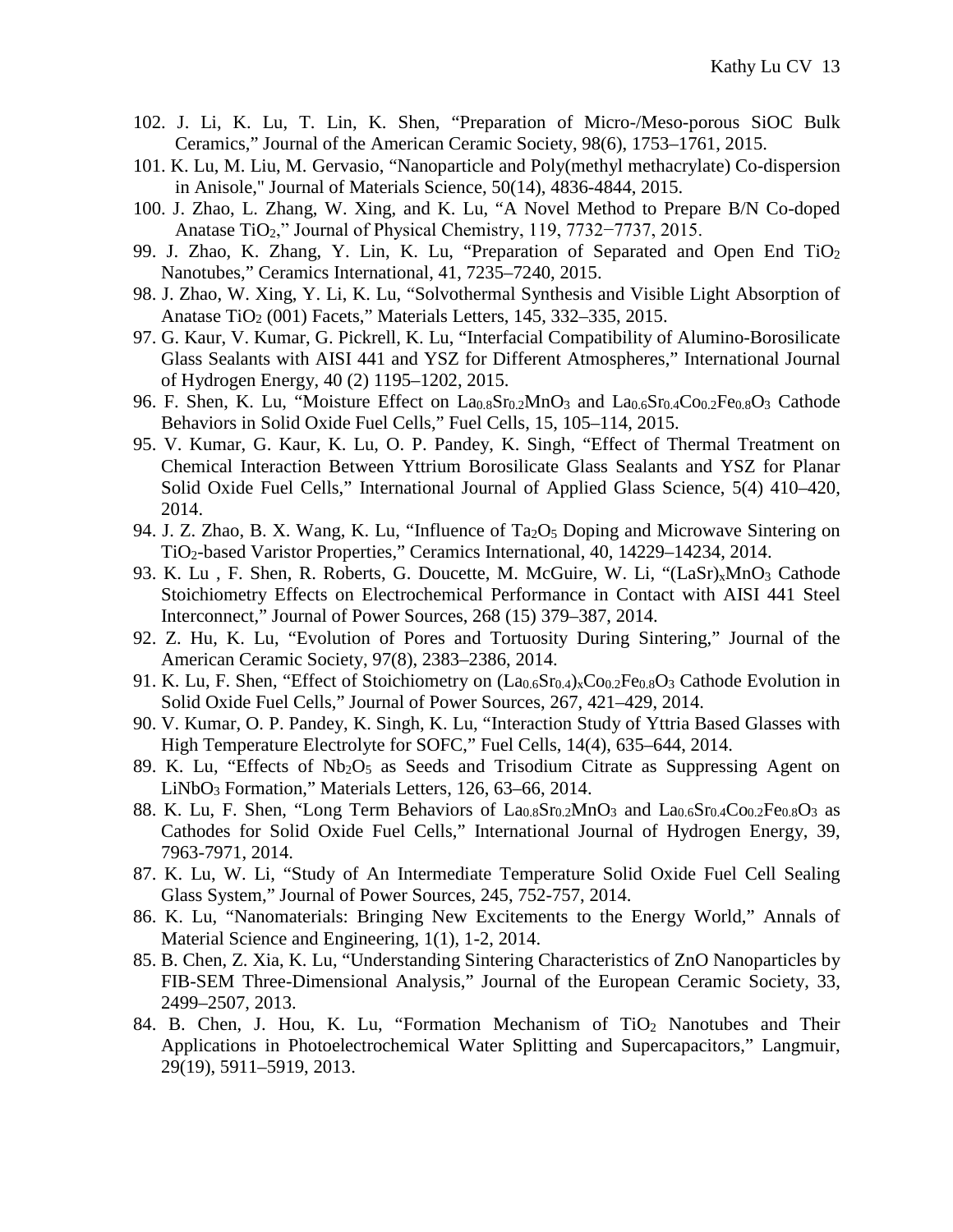- 83. Z. Xia, B. Chen, K. Lu, "3D Microstructure Construction of Sintered ZrO<sub>2</sub> under Different Sintering Conditions," Journal of Materials Science, 48(17), 5852-5861, 2013.
- 82. W. Li, K. Lu, J. Y. Walz, "Effects of Solids Loading on Sintering and Properties of Freeze-Cast Kaolinite-Silica Porous Composites," Journal of the American Ceramic Society, 96, 1763–1771, 2013.
- 81. W. Li, K. Lu, Z. Xia, "Interaction of  $(La_{1-x}Sr_{x})_nCo_{1-y}Fe_{y}O_{3-\delta}$  Cathodes and AISI 441 Interconnect for Solid Oxide Fuel Cells," Journal of Power Sources, 237, 119-127, 2013.
- 80. W. Li, K. Lu, J. Y. Walz, M. Anderson, "Effects of Rod-like Particles on the Microstructure and Strength of Freeze-cast Silica Nanoparticle Composites," Journal of the American Ceramic Society, 96, 398–406, 2013.
- 79. B. Chen, K. Lu, "Selective Focused-ion-beam Sculpting of TiO2 Nanotubes and Mechanism Understanding," Physical Chemistry Chemical Physics, 15(6), 1854 –1862, 2013.
- 78. B. Chen, K. Lu, K. Ramsburg, "ZnO Sub-Micrometer Rod Array by Soft Lithographic Micromolding with High Solid Loading Nanoparticle Suspension," Journal of the American Ceramic Society, 96(1), 73–79, 2013.
- 77. W. Li, K. Lu, J. Y. Walz, "Fabrication of Porous Nanocomposites with Controllable Specific Surface Area and Strength via Suspension Infiltration," Langmuir, 28(47), 16423–16429, 2012.
- 76. K. Lu, Y. Liang, W. Li, "Hindered Sintering Behaviors of Titania Nanoparticle-based Materials," Materials Letters, 89, 77–80, 2012.
- 75. W. Li, K. Lu, J. Y. Walz, "Effects of Added Kaolinite on the Strength and Porosity of Freeze-Cast Kaolinite-Silica Nanocomposites," Journal of Materials Science, 47(19), 6882-6890, 2012.
- 74. K. Lu, "Newfound Capability of Focused Ion Beam Patterning Guided Anodization," Electrochimica Acta, 63, 256–262, 2012.
- 73. Y. Liang, K. Lu, "Titania Nanoparticle Suspension for Fabrication of Micron Feature Arrays via a Template-assisted Approach," International Journal of Applied Ceramic Technology, 9 (5), 911–919, 2012.
- 72. B. Chen, K. Lu, "Hierarchically Branched Titania Nanotubes with Tailored Diameters and Branch Numbers," Langmuir, 28(5)**,** 2937-2943, 2012**.**
- 71. T. Jin, K. Lu, "Chromium Deposition and Interfacial Interactions of an Electrolyte-Air Electrode-Interconnect Tri-layer for Solid Oxide Fuel Cells," Journal of Power Sources, 202, 143– 148, 2012.
- 70. W. Li, K. Lu, J. Y. Walz, "Effects of Added Kaolinite on Sintering of Freeze-Cast Kaolinite-Silica Nanocomposite I. Microstructure and Phase Transformation," Journal of the American Ceramic Society, 95, 883–891, 2012.
- 69. T. Jin, K. Lu, "Surface and Interface Behaviors of Sr-doped Lanthanum Manganite Air Electrode in Different Moisture Atmospheres," Journal of Power Sources, 197, 20-27, 2012.
- 68. W. Li, K. Lu, J. Y. Walz, "Freeze Casting of Porous Materials-A Review of Critical Factors in Microstructure Evolution," International Materials Reviews, 57(1), 37-60, 2012.
- 67. K. Lu, T. Jin, "Surface Devitrification of a High Temperature Sealing Glass," Materials Research Innovations, 15(6), 386-390, 2011.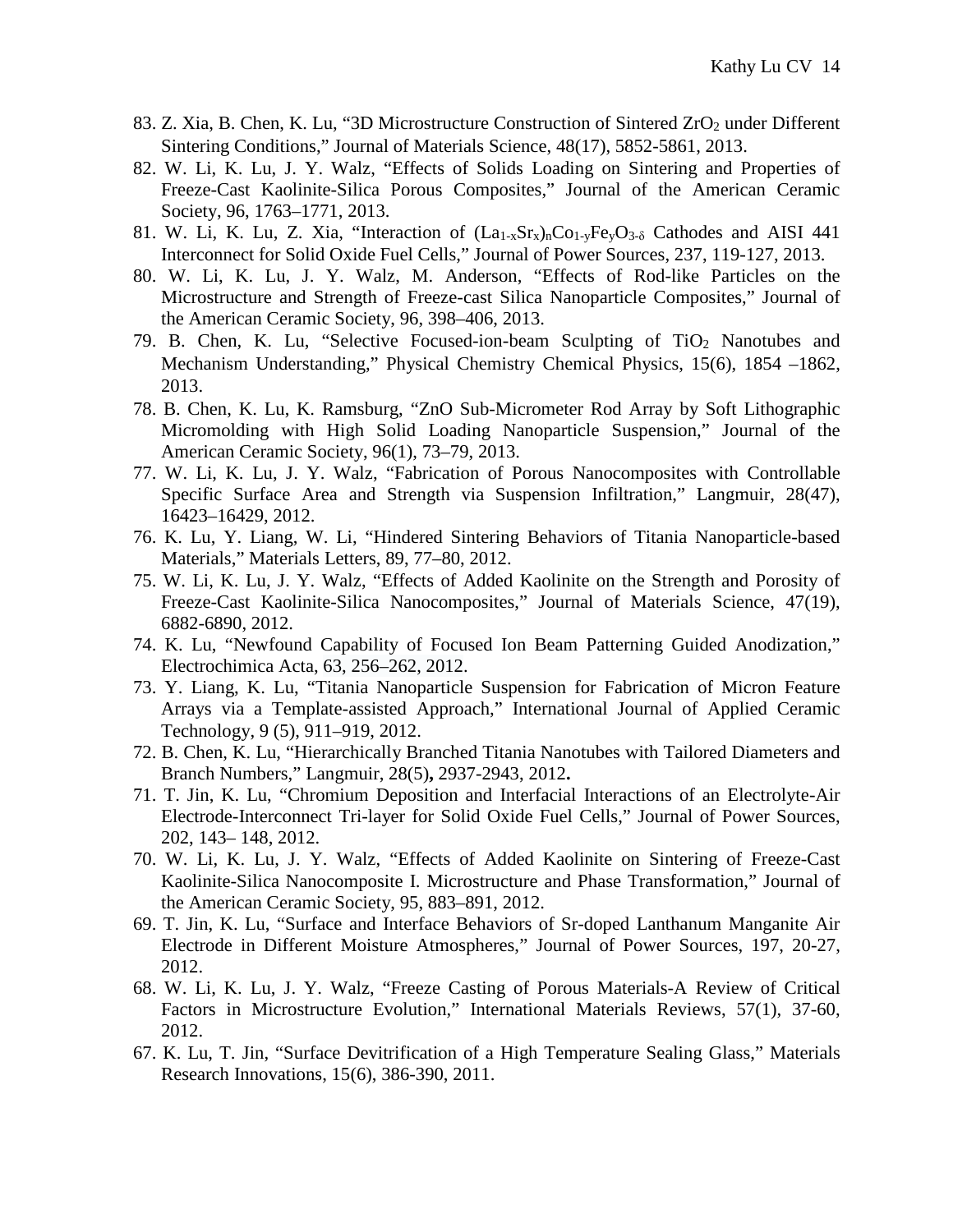- 66. B. Chen, K. Lu, Z. Tian, "Understanding Focused Ion Beam Guided Anodic Alumina Nanopore Development," Electrochimica Acta, 56, 9802– 9807, 2011.
- 65. B. Chen, K. Lu, "Influence of Patterned Concave Depth and Surface Curvature on Anodization of Titania Nanotubes and Alumina Nanopores," Langmuir, 27(19), 12179– 12185, 2011.
- 64. B. Chen, K. Lu, J. A. Geldmeier, "Highly Ordered Titania Nanotube Arrays with Square, Triangular, and Sunflower Structures," Chemical Communications, 47 (36), 10085-10087, 2011.
- 63. B. Chen, K. Lu, "Moiré Pattern Nanopore and Nanorod Arrays by Focused Ion Beam Guided Anodization and Nanoimprint Molding," Langmuir, 27(7), 4117–4125, 2011.
- 62. M. K. Mahapatra, K. Lu, "Sealing Evaluation of an Alkaline Earth Silicate Glass for Solid Oxide Fuel/Electrolyzer Cells," Fuel Cells, 11(3), 436–444, 2011.
- 61. K. Lu, C. Hammond, "Nanoparticle-based Surface Templating," International Journal of Applied Ceramic Technology, 8(4), 965–976, 2011.
- 60. T. Jin, K. Lu, "Surface and Interface Behaviors of  $(La_{0.8}Sr_{0.2})$ <sub>x</sub>MnO<sub>3</sub> Air Electrode for Solid Oxide Cells," Journal of Power Sources, 196, 8331– 8339, 2011.
- 59. K. Lu, Z. Tian, J. A. Geldmeier, "Polishing Effect on Anodic Titania Nanotube Formation," Electrochimica Acta, 56, 6014– 6020, 2011.
- 58. B. Chen, K. Lu, Z. Tian, "Effects of Titania Nanotube Distance and Arrangement during Focused Ion Beam Guided Anodization," Journal of Materials Chemistry, 21(24), 8835 – 8840, 2011.
- 57. T. Jin, K. Lu, "Chemical Compatibility between Sr-doped Lanthanum Manganite Air Electrode and AISI 441 Interconnect," International Journal of Hydrogen Energy, 36, 4440-4448, 2011.
- 56. B. Chen, K. Lu, Z. Tian, "Novel Patterns by Focused Ion Beam Guided Anodization," Langmuir, 27(2), 800–808, 2011.
- 55. W. Li, K. Lu, J. Y. Walz, "Formation, Structure and Properties of Freeze-Casted Kaolinite-Silica Nanocomposites," Journal of the American Ceramic Society, 94(4), 1256–1264, 2011.
- 54. M. K. Mahapatra, K. Lu, "Seal Glass Compatibility with Bare and  $(Mn, Co)_{3}O_{4}$  Coated Crofer 22 APU Alloy in Different Atmospheres," Journal of Power Sources, 196, 700– 708, 2011.
- 53. M. K. Mahapatra, K. Lu, "Effect of Atmosphere on Interconnect-Seal Glass Interaction for Solid Oxide Fuel/Electrolyzer Cells," Journal of the American Ceramic Society, 94(3), 875–885, 2011.
- 52. Z. Tian, K. Lu, B. Chen, "Fundamental Mechanisms of Focused Ion Beam Guided Anodization," Journal of Applied Physics, 108, 094306-1-7, 2010.
- 51. Z. Tian, K. Lu, B. Chen, "Unique Nanopore Pattern Formation by Focused Ion Beam Guided Anodization," Nanotechnology, 21, 405301-1-7, 2010.
- 50. M. K. Mahapatra, K. Lu, "Seal Glass Compatibility with Bare and  $(Mn, Co)_{3}O_{4}$  Coated AISI 441 Alloy in Solid Oxide Fuel/Electrolyzer Cell Atmospheres," International Journal of Hydrogen Energy, 35, 11908-11917, 2010.
- 49. B. Chen, K. Lu, Z. Tian, "Gradient and Alternating Diameter Nanopore Templates by Focused Ion Beam Guided Anodization," Electrochimica Acta, 56, 435–440, 2010.
- 48. M. K. Mahapatra, K. Lu, "Seal Glass for Solid Oxide Fuel Cells," Journal of Power Sources, 195(21), 7129–7139, 2010.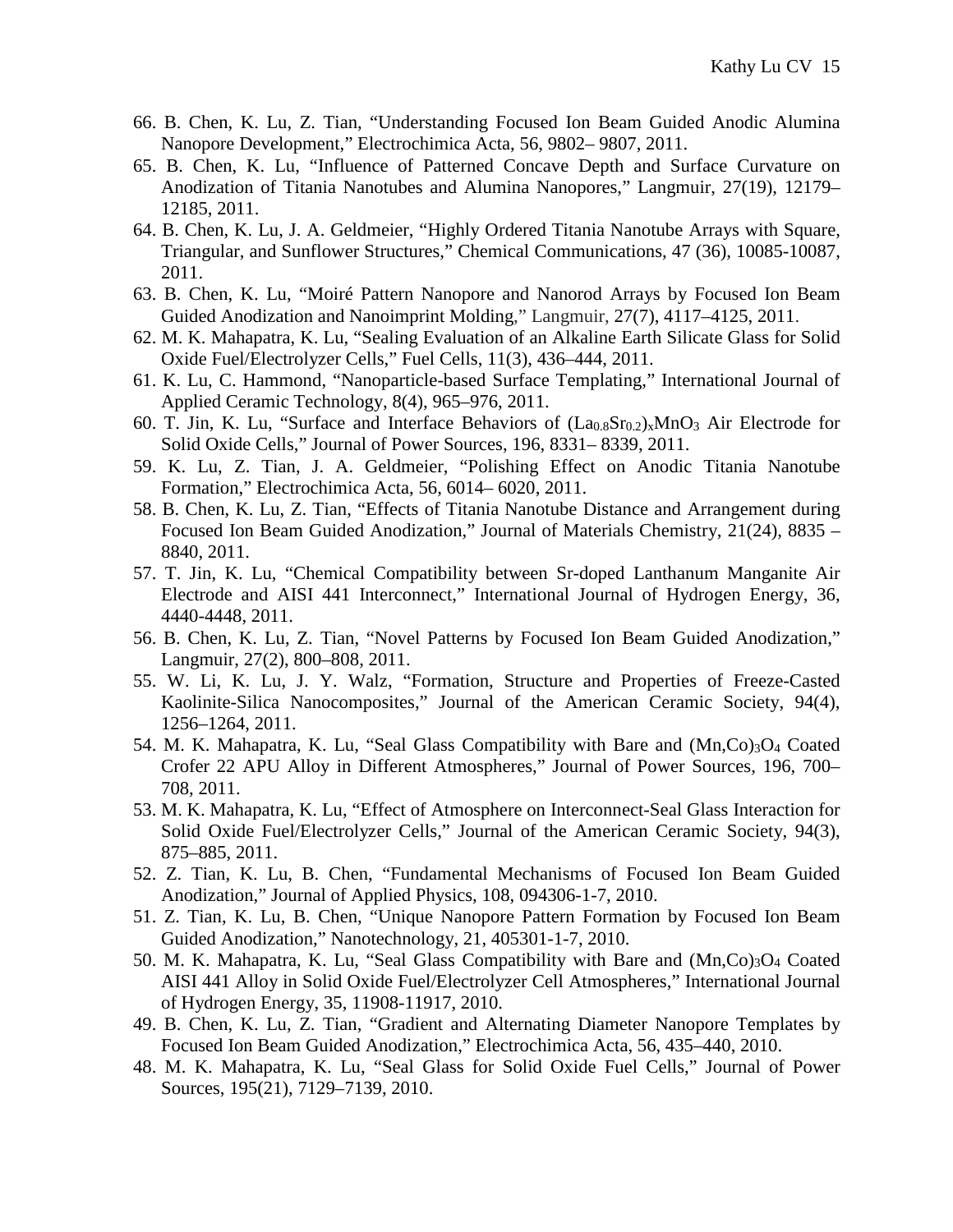- 47. M. K. Mahapatra, K. Lu, X. Liu, J. Wu, "Compatibility of A Seal Glass with (Mn,Co)3O4 Coated Interconnects: Effect of Atmosphere," International Journal of Hydrogen Energy, 35, 7945-7956, 2010.
- 46. K. Lu, J. Zhao, "Focused Ion Beam Lithography and Anodization Combined Nanopore Patterning," Journal of Nanoscience and Nanotechnology, 10(10), 6760-6768, 2010.
- 45. K. Lu, R. M. German, "Microstructure Analysis of Samples Sintered at Different Gravitational Conditions," Journal of Materials Science, 45, 4454–4461, 2010.
- 44. K. Lu, J. Zhao, "Equiaxed Zinc Oxide Nanoparticle Synthesis," Chemical Engineering Journal, 160, 788–793, 2010.
- 43. T. Jin, K. Lu, "Compatibility between AISI441 Alloy Interconnect and Representative Seal Glasses in Solid Oxide Fuel/Electrolyzer Cells," Journal of Power Sources, 195, 4853-4864, 2010.
- 42. M. K. Mahapatra, K. Lu, "Glass-based Seals for Solid Oxide Fuel and Electrolyzer Cells A Review," Materials Science and Engineering R, 67, 65–85, 2010.
- 41. K. Lu, C. Hammond, J. Qian, "Surface Patterning Nanoparticle-Based Arrays," Journal of Materials Science, 45, 582–588, 2010.
- 40. T. Jin, K. Lu, "Thermal Stability of a New Solid Oxide Fuel/Electrolyzer Cell Seal Glass," Journal of Power Sources, 195, 195–203, 2010.
- 39. M. K. Mahapatra, K. Lu, "Thermochemical Compatibility of a Seal Glass with Different Solid Oxide Cell Components," International Journal of Applied Ceramic Technology, 7(1), 10-21, 2010.
- 38. M. K. Mahapatra, K. Lu, "Interfacial Study of Crofer 22 APU Interconnect-SABS-0 Seal Glass for Solid Oxide Fuel/Electrolyzer Cells," Journal of Materials Science, 44(20), 5569-5578, 2009.
- 37. K. Lu, X. Zhu, K. Nagarathnam, "Nickel-Boron Nanolayer Coated Boron Carbide Pressureless Sintering," Journal of the American Ceramic Society, 92(7), 1500–1505, 2009.
- 36. K. Lu, "Hierarchical and Nanosized Pattern Formation Using Dual Beam Focused Ion Beam Microscope," Journal of Nanoscience and Nanotechnology, 9(4), 2598-2602, 2009.
- 35. J. Qian, K. Lu, "Multiwall Carbon Nanotube and TiO<sub>2</sub> Sol Assembly," Journal of Nanoscience and Nanotechnology, 9, 1-7, 2009.
- 34. M. K. Mahapatra, K. Lu, and R. J. Bodnar, "Network Structure and Thermal Property Relation of a Novel High Temperature Seal Glass," Applied Physics A, 95, 493–500, 2009.
- 33. X. Zhu, K. Lu, K. Nagarathnam, "Compaction of Different Boron Carbide Powders Using Uniaxial Die Compaction and Combustion Driven Compaction," Journal of Materials Science, 44, 414–421, 2009.
- 32. K. Lu, M. Hiser, W. Wu, "Effect of Particle Size on Three Dimensional Printed Mesh Structures," Powder Technology, 192, 178–183, 2009.
- 31. K. Lu, X. Zhu, "Nickel-Boron Nanolayer Evolution on Boron Carbide Particle Surfaces during Thermal Treatment," Thin Solid Films, 517, 4479-4483, 2009.
- 30. H. Dong, K. Lu, "Attaching Titania Nanoparticles onto Shortened Carbon Nanotubes by Electrostatic Attraction," International Journal of Applied Ceramic Technology, 6(2), 216–222, 2009.
- 29. K. Lu, "A Study of Engineering Freshmen on Perception of Nanotechnology," Journal of STEM Education, 10(1-2), 7-16, 2009.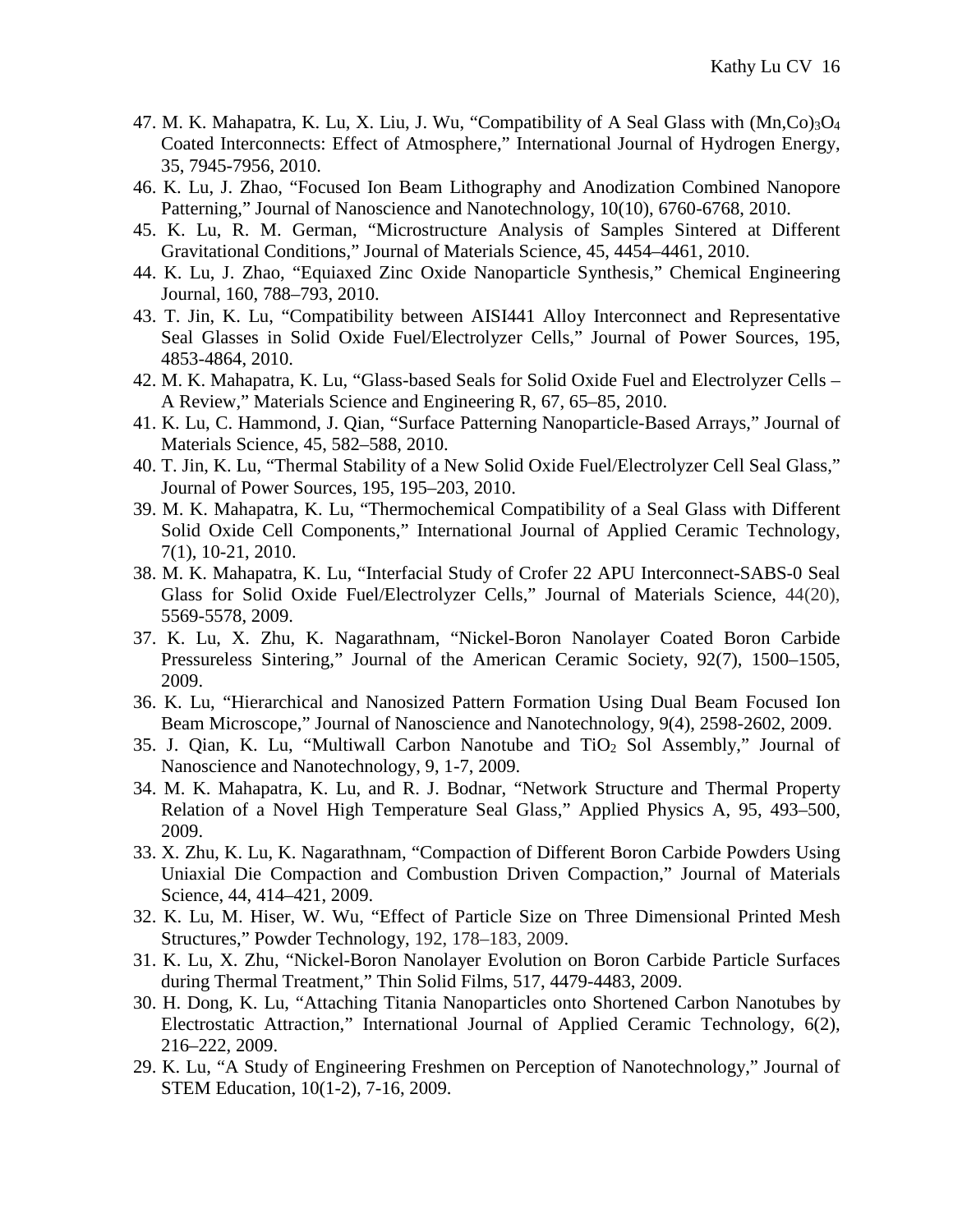- 28. K. Lu, M. K. Mahapatra, "Network Structure and Thermal Stability Study of High Temperature Seal Glass," Journal of Applied Physics, 104, 074910-1-9, 2008.
- 27. M. Mahapatra, K. Lu "Effects of Nickel on Network Structure and Thermal Properties of a New Solid Oxide Cell Seal Glass," Journal of Power Sources, 185, 993–1000, 2008.
- 26. H. Dong, X. Zhu, K. Lu, "Morphology and Composition of Nickel-Boron Nanolayer Coating on Boron Carbide Particles," Journal of Materials Science, 43, 4247-4256, 2008.
- 25. H. Zhang, Z. An, F. Li, Q. Tang, K. Lu, W. Li, "Synthesis and Characterization of Mesoporous  $c$ -ZrO<sub>2</sub> Microspheres Consisting of Peanut-like Nano-grains," Journal of Alloys and Compounds, 464, 569-574, 2008.
- 24. M. K. Mahapatra, K. Lu, W. T. Reynolds, "Thermophysical Properties and Devitrification of SrO-La2O3-Al2O3-B2O3-SiO2 Based Glass Sealant for Solid Oxide Fuel/Electrolyzer Cells," Journal of Power Sources, 179, 106-112, 2008.
- 23. K. Lu, W. T. Reynolds, "3DP Process for Fine Mesh Structure Printing," Powder Technology, 187, 11-18, 2008.
- 22. C. Story, K. Lu, W. T. Reynolds Jr., D. Brown, "Shape Memory Alloy/Glass Composite Seal for Solid Oxide Fuel Cells," International Journal of Hydrogen Energy, 33 (14), 3970-3975, 2008.
- 21. X. Zhu, H. Dong, K. Lu, "Coating Different Thickness Nickel-Boron Nanolayers onto Boron Carbide Particles," Surface and Coatings Technology, 202, 2927-2934, 2008.
- 20. K. Lu, "Sintering of Nanoceramics," International Materials Review, 53(1), 21-38, 2008.
- 19. K. Lu, X. Zhu, "Freeze Casting as a Nanoparticle Material Forming Method," International Journal of Applied Ceramic Technology, 5(3), 219–227, 2008.
- 18. K. Lu, "Freeze Cast Carbon Nanotube-Alumina Nanoparticle Green Composites," Journal of Materials Science, 43(2), 652-659, 2008.
- 17. K. Lu, "Theoretical Analysis of Colloidal Interaction Energy in Nanoparticle Suspensions," Ceramics International, 34 (6), 1353-1360, 2008.
- 16. K. Lu, "Microstructural Evolution of Nanoparticle Aqueous Colloidal Suspensions during Freeze Casting," Journal of the American Ceramic Society, 90(12), 3753-16423
- 15. K. Lu, "Rheological Behavior of Carbon Nanotube-Alumina Nanoparticle Dispersion Systems," Powder Technology, 177, 154–161, 2007
- 14. K. Lu, C. S. Kessler, and R. M. Davis, "Optimization of a Nanoparticle Suspension for Freeze Casting," Journal of the American Ceramic Society, 89(8), 2459-2465, 2006.
- 13. K. Lu, C. S. Kessler, "Colloidal Dispersion and Rheology Study of Nanoparticles," Journal of Materials Science, 41(17), 5613-5618, 2006.
- 12. K. Lu, W. X. Li, and J. J. Lannutti, "Density Gradients and the Expansion-Shrinkage Transition during Sintering," Acta Materialia, 52, 2057-2066, 2004.
- 11. Xu, X, K. Lu, and R. M. German, "Densification and Strength Evolution in Solid-State Sintering, Part II Strength Model," Journal of Materials Science, 37, 117-126, 2002.
- 10. K. Lu, R. M. German, and X. Xu, "Microstructural Evolution and Macroscopic Behavior during Solid State Sintering," Powder Metallurgy, 44(4), 363-368, 2001.
	- 9. K. Lu, R. M. German, and R. G. Iacocca, "Presintering Effects on Ground-based and Microgravity Liquid Phase Sintering," Metallurgical and Materials Transactions, 32A (8), 2097-2107, 2001.
	- 8. K. Lu, X. Xu, W. Yi, and R. M. German, "Porosity Effect on Densification and Shape Distortion in Liquid Phase Sintering," Materials Science and Engineering, 318, 111-121, 2001.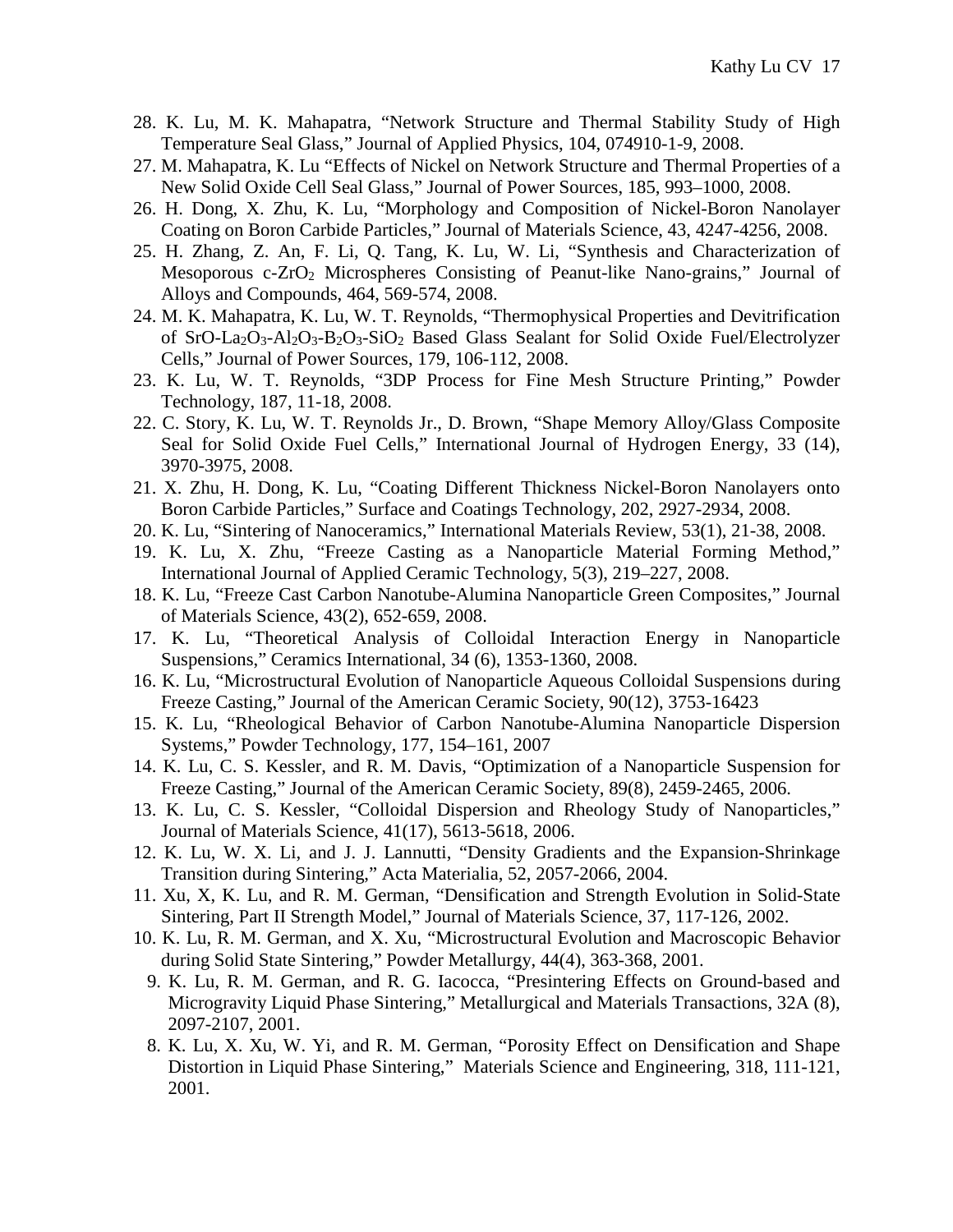- 7. K. Lu, R. M. German, and B. M. Marx, "Liquid Phase Sintering of Tungsten Heavy Alloys," International Journal of Powder Metallurgy, 37(6), 45-56, 2001.
- 6. W. Yi, X. Xu, K. Lu, R. M. German, "Green Microstructure Effects on Densification and Distortion in Liquid Phase Sintering," International Journal of Refractory Metals & Hard Materials, 19, 149-158, 2001.
- 5. K. Lu and R. M. German, "Multiple Grain Growth Events in Liquid Phase Sintering," Journal of Materials Science, 36(14), 3385-3394, 2000.
- 4. B. M. Marx, K. Lu and R. M. German, "Macropore Evolution in Microgravity Sintered Samples," The International Journal of Powder Metallurgy, 37, 11-12, 2001.
- 3. K. Lu, and J. J. Lannutti, "Effect of Density Gradients on Dimensional Tolerance during Binder Removal," Journal of the American Ceramic Society, 83(10), 2536-2542, 2000.
- 2. K. Lu, and J. J. Lannutti, "Density Gradients and Sintered Dimensional Tolerance in Compacts Formed from Spray-Dried Alumina," Journal of the American Ceramic Society, 83(6), 1393-1398, 2000.
- 1. K. Lu, J. J. Lannutti, P. Klobes, and K. Meyer, "X-ray Computed Tomography and Mercury Porosimetry for Evaluation of Density Evolution and Porosity Distribution," Journal of the American Ceramic Society, 83(3), 518-522, 2000.

## **Conference Proceedings:**

### **Technical papers:**

- 22. K. Ning, Z. Hu, K. Lu, "Fabrication of New NFA-SiC Composites for Nuclear Applications," 2016 American Nuclear Society Winter Meeting Proceeding, ISBN: 978- 0-89448-732-3.
- 21. K. Lu, W. Li, G. Li, "Understanding Diamond Nanoparticle Evolution During Zirconia Spark Plasma Sintering," Proceeding of the 38th Int'l Conf & Expo on Advanced Ceramics & Composites (ICACC 2014), Daytona Beach, Florida, January 26-31, 2014. Editors: A. Gyekenyesi, M. Halbig.
- 20. W. Li, M. Anderson, K. Lu, J. Y. Walz, "Fabrication of Porous Mullite by Freeze Casting and Sintering of Alumina-Silica Nanoparticles," Advances in Synthesis, Processing, and Applications of Nanostructures, Proceeding of Materials Science & Technology 2011 Conference and Exhibit (MS&T '11), October 16-20, 2011, Columbus, OH, Ceramic Transactions, Vol 238, John Wiley & Sons, 2012, Editors: K. Lu, N. Manjooran, R. Murakami, G. Pickrell, page 57-64.
- 19. K. Lu, B. Chen, "Single Nanometer  $TiO<sub>2</sub>$  Particle Synthesis and Soft Lithographic Molding," Proceedings of 2011 NSF Engineering Research and Innovation Conference, Atlanta, Georgia, January 4-7, 2011.
- 18. K. Lu, B. Chen, Z. Tian, "Directed Patterning: Focused Ion Beam Guided Anodization," Proceedings of 2011 NSF Engineering Research and Innovation Conference, Atlanta, Georgia, January 4-7, 2011.
- 17. W. Li, K. Lu, J. Y. Walz, "Freezing Behavior and Properties Of Freeze Cast Kaolinite-Silica Porous Nanocomposite," Ceramic Transactions, Proceeding of Materials Science & Technology 2010 Conference and Exhibit (MS&T '10), October 17-21, 2010, Houston, TX, John Wiley & Sons, 2011, p57-68.
- 16. B. Chen, K. Lu, Z. Tian, "Effect of Focused Ion Beam Patterning on Enlarging Anodization Window and Interpore Distance for Ordered Porous Anodic Alumina,' Ceramic Transactions, Proceeding of Materials Science & Technology 2010 Conference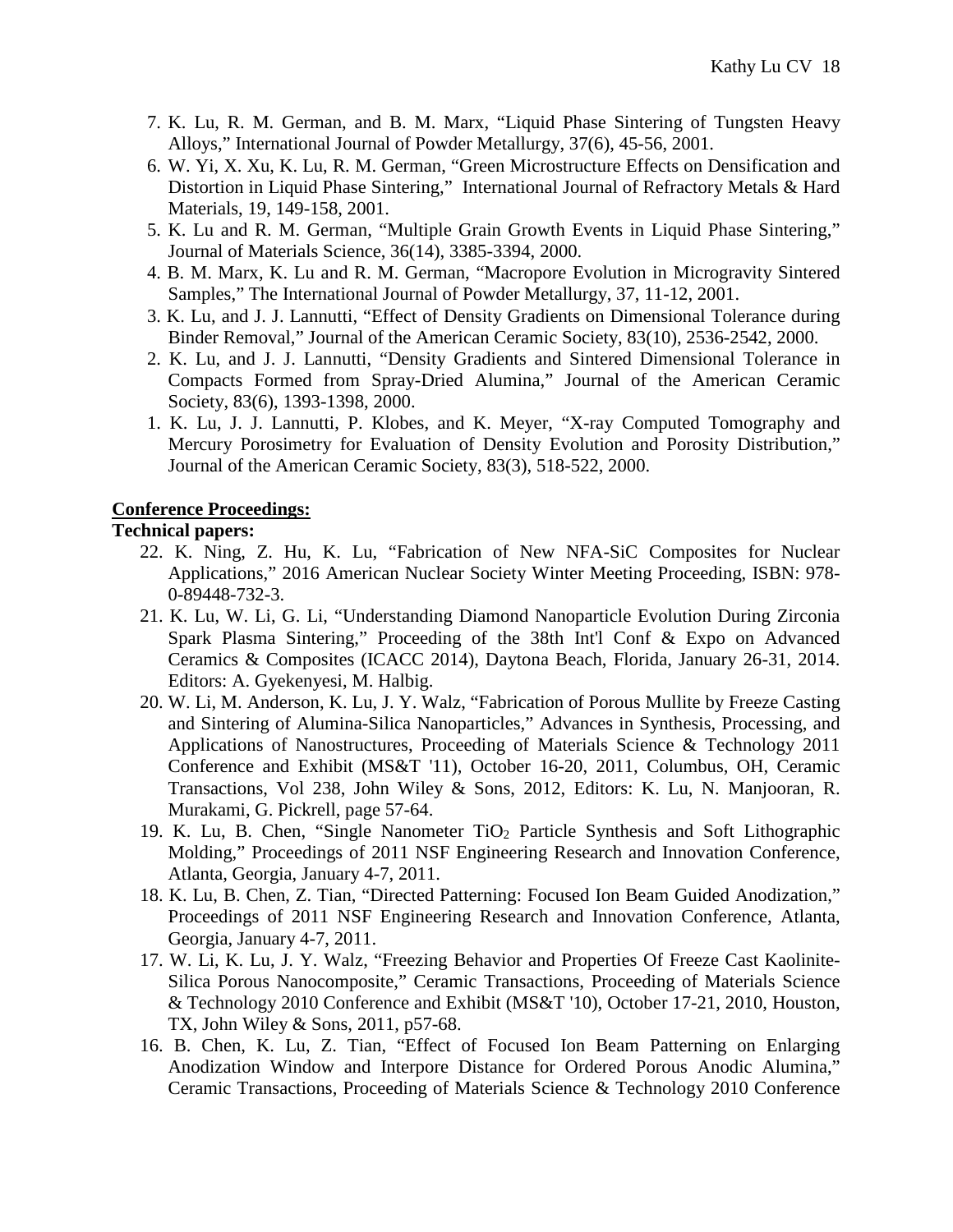and Exhibit (MS&T '10), October 17-21, 2010, Houston, TX, John Wiley & Sons, 2011, p3-11.

- 15. J. Walz, K. Lu, "Properties of Freeze-Casted Composites of Silica and Kaolinite," Editors: K. Lu, C. Li, E. Medvedovski, E. A. Olevsky, Processing of Nanoparticle Materials and Nanostructured Films, Ceramic Transactions, Volume 223, 2010, ISBN 978-0-470-92731-1, Wiley-Blackwell, p79-86.
- 14. J. Zhao, K. Lu, B. Chen, Z. Tian, "Patterning by Focused Ion Beam Assisted Anodization," Editors: K. Lu, C. Li**,** E. Medvedovski, E. A. Olevsky, Processing of Nanoparticle Materials and Nanostructured Films, Ceramic Transactions, Volume 223, ISBN 978-0-470-92731-1, Wiley-Blackwell, p47-56, 2010.
- 13. K. Lu, Chase Hammond, "Nanoparticle-based Array Creation by Templating," Proceedings of 2009 NSF Engineering Research and Innovation Conference, Honolulu, Hawaii, June 22-25, 2009.
- 12. K. Lu, X. Zhu, "Ni-B Nanolayer Evolution on Boron Carbide Particle Surfaces at High Temperatures," Processing of Nanoparticle Structures and Composites: Ceramic Transactions, Vol. 208, 133-141, Editors: T. Hinklin, K. Lu, 2009, John Wiley & Sons.
- 11. K. Lu, C. Hammond, "Nanoparticle-based Bulk Material Templating," Processing of Nanoparticle Structures and Composites: Ceramic Transactions, Vol. 208, 1-10, Editors: T. Hinklin, K. Lu, 2009, John Wiley & Sons.
- 10. X. Zhu, K. Lu, H. Dong, C. Glomb, E. Logan, K. Nagarathnam, "Applying Nickel Nanolayer Coating onto B4C Particles for Processing Improvement," 32nd International Cocoa Beach Conference and Exposition on Advanced Ceramics and Composites, January, 2008, Daytona Beach, FL. Ceramic Engineering and Science Proceedings, 29(8), 117-129, 2008, Editors: Tatsuki Ohji, Andrew Wereszczak.
- 9. K. Lu, X. Zhu, K. Nagarathnam, "Coating Ni-B Nanolayer onto Boron Carbide Particles for High Density Forming," Proceedings of 2008 NSF Engineering Research and Innovation Conference, Knoxville, Tennessee, Jan. 7-10, 2008.
- 8. M. K. Mahapatra, C. Story, K. Lu, W. T. Reynolds, "Glass-Ceramic Seal Stability Study for Solid Oxide Electrolyer/Fuel Cells," Proceeding of Materials Science and Technology 2007 Conference, September 16-20, 2007, Detroit, Michigan, Energy: Fuel Cells: Materials, Processing, Manufacturing and Power Management Technologies, Organized by P. Singh, A-M. Azad, D. C. Collins, P. N. Kumta, C. Legzdins, A. Manthiram, A. Manivannan, S. K. Sundaram, and Z. G. Yang. p371-380.
- 7. X. J. Zhu, K. Lu, "Electroless Nickel Coating of Boron Carbide Particles," Proceeding of 2006 Materials Science & Technology International Conference, Cincinnati, OH, October 15-19, 2006. Innovative Processing and Synthesis of Ceramics, Glasses and Composites, Organized by N.P. Bansal, and J.P. Singh, 421-431, vol. 4
- 6. K. Lu, "Carbon Nanotube and Alumina Nanoparticle Suspension and Freeze Casting Study," Proceeding of 2006 Materials Science & Technology International Conference, Cincinnati, OH, October 15-19, 2006. vol. 2, 463-471, Nanomaterials: Science and Technology, Organized by S. Mathur, R.M. Laine, M.Z. Hu, J. Vartuli, O.B. Koper.
- 5. K. Lu, C. S. Kessler, "Nanoparticle Colloidal Suspension Optimization and Freeze-Cast Forming," Ceramic Engineering and Science Proceedings, Synthesis and Processing of Nanostructured Materials, Vol. 27, Is. 8, 2006, p1-10, Ed. W. M. Mullins, A. Wereszczak, and E. Lara-Curzio, Proceeding of *30th* International Conference on Advanced Ceramics and Composite, American Ceramic Society, Cocoa Beach, FL.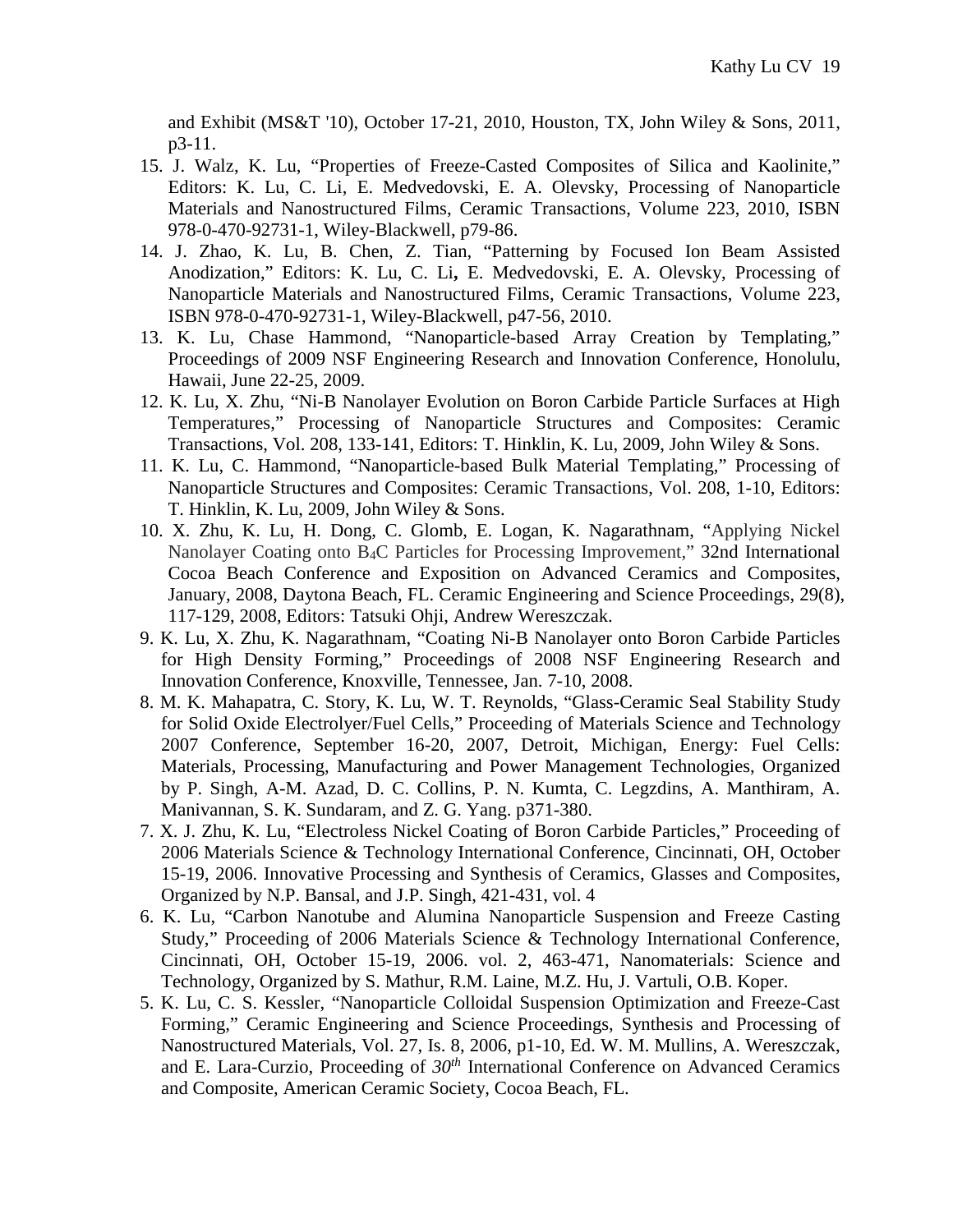- 4. Y. He, R. S. Engel, N. J. Salamon, S. Lindner, K. Lu, "Numerical Simulation for 316L Stainless Steel Powder Die Compaction Process," 2001 Fine Powder Processing International Conference Proceedings*,* p153-166, 2001, University Park, PA 16802.
- 3. W. Yi, K. Lu, and R. M. German, "Shape Distortion and Dimensional Precision in Tungsten Heavy Alloy Liquid Phase Sintering." Proceeding of 15<sup>th</sup> International Plansee Seminar, G. Kneringer et. al, ed., Plansee AG, Reutte 2001.

## **Teaching papers:**

- 2. C. B. Burgoyne, M. Roman, C. Evia, C. Suchicital, K. Lu, J. Jinscheck, "Work-in-Progress: Development and Implementation of a Web-Based Teaching Resource Site to Prepare International Teaching and Research Faculty for the American Classroom," Proceeding of ASEE/IEEE Frontiers in Education Conference (San Diego, CA, October 28-31, 2006), pp. M4G1-M4G2.
- 1. K. Lu, C. S. Kessler, "Nanotechnology Readiness among a Diverse Student Population," Proceeding of Mid-Atlantic Conference on the Scholarship of Diversity, Roanoke, VA, March 17-18, 2005.

# **Invited Talks**

- 37. K. Lu, "Porous Silicon Oxycarbide Without Foreign Additives," Eleventh International Conference on High-Performance Ceramics (CICC-11), Kunming, China, May 25-29, 2019.
- 36. K. Lu, "Phase Development of Silicon Oxycarbide Nanocomposites Under Different Conditions," Eleventh International Conference on High-Performance Ceramics (CICC-11), Kunming, China, May 25-29, 2019.
- 35. K. Lu, K. Bawane, K. Ning, "Nanostructured Ferritic Alloy-Silicon Carbide Composites for Nuclear Applications," 2019 TMS Annual Meeting & Exhibition, San Antonio, Texas, March 10-14, 2019.
- 34. K. Lu, D. Erb, L. Wang, and R. Ma, "Silicon Oxycarbide Through Flash Pyrolysis," 43rd International Conference and Exposition on Advanced Ceramics and Composites, Daytona Beach, FL, January 27-February 1, 2019.
- 33. K. Lu, "Sintering Behaviors of Micron- and Submicron-sized Features," Lehigh University MSE Departmental Seminar speaker, March 27, 2018.
- 32. K. Lu, Donald Erb, "Effect of Reactive Additives on Polysiloxane Derived SiOC Porous Ceramics," 42nd International Conference and Exposition on Advanced Ceramics and Composites, January 21-26, Daytona Beach, FL, 2018.
- 31. K. Lu, H. Ju, "Sintering Behaviors of Micron- and Submicron-Sized ZnO Features," International Conference on Sintering 2017, San Diego, CA, November 12-16, 2017.
- 30. K. Lu, K. Ning, "SiC-NFA Composites for Nuclear Cladding Applications," Frontiers in Materials Processing Applications, Research and Technology, Bordeaux, France, July 9- 12, 2017.
- 29. K. Lu, D. Erb, "Additive and Pyrolysis Atmosphere Effects on High Surface Area Silicon Oxycarbides," Frontiers in Materials Processing Applications, Research and Technology, Bordeaux, France, July 9-12, 2017.
- 28. K. Lu, "Solid Oxide Fuel Cell Interconnect Coatings," 12th Pacific Rim Conference on Ceramic and Glass Technology, Waikaloa, HI, May 21-26, 2017.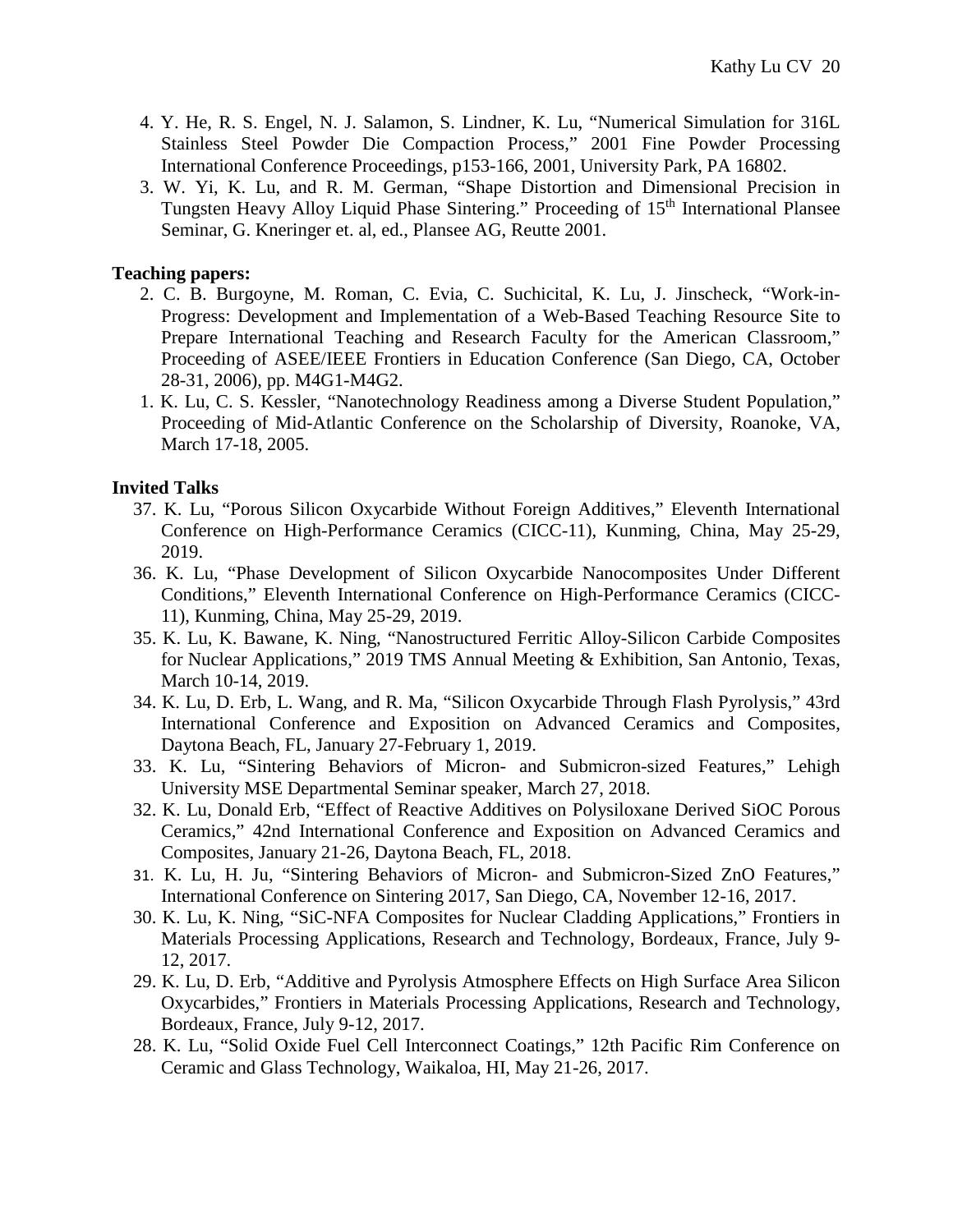- 27. K. Lu, "Polysiloxane-Derived Porous SiOC Ceramics," 12th Pacific Rim Conference on Ceramic and Glass Technology, Waikaloa, HI, May 21-26, 2017.
- 27. K. Lu, K. Ning, K. Bawane, "Fabrication of Novel NFA-SiC Composites for Nuclear Applications," AFC Integration Meeting, Oak Ridge, TN, March 28-30, 2017.
- 26. K. Lu, "Polymer Derived Ceramics and a World of Possibilities on Research, Education, and Friendship," Humboldt Colloquium: Global Research in the 21st Century: Perspectives of the U.S. Humboldt Network, Washington D.C., March 2-4, 2017.
- 25. K. Lu, "Material Needs and Developments in Energy Conversion, Harvesting, and Storage," Fifth Biennial Conference of the Combined Australian Materials Societies 2016, Melbourne, Australia, December 6-8, 2016 (Keynote).
- 24. K. Lu, "Understanding Current State of Materials Education for a Successful Career Tomorrow," Materials Science & Technology 2016, Salt Lake City, UT, October 23-27, 2016.
- 23. K. Lu, K. Shen, "Study of Cathodes and Interconnect Coatings for Solid Oxide Fuel Cells," Materials Day Symposium-Ceramics for Energy, Darmstadt, Germany, April 29, 2016.
- 22. K. Lu, K. Shen, "Perovskite-type Cathode Materials and Coatings for Solid Oxide Fuel Cells," 2016 145<sup>th</sup> TMS Annual Meeting & Exhibition, Nashville, TN, February 14-18, 2016.
- 21. K. Lu, "FIB Guided Anodization Patterning, Morphology Control, and Feature Array Transfer," University of North Carolina, Charlotte, 2/17/2016-2/18/2016.
- 22. K. Lu, "Growing Materials Education Diversity for a Successful Career Tomorrow," Materials Science and Engineering 2015 Conference, Columbus, OH, October 4-8, 2015.
- 20. K. Lu, Z. Tang, Z. Hu, "Silicon Carbide and Oxide Dispersion Strengthened Steel Cladding Materials for Nuclear Applications," Materials Science and Engineering 2015 Conference, Columbus, OH, October 4-8, 2015.
- 19. F. Shen, K. Lu, "Properties of Electrodeposition Co and Electrophoresis  $\text{Sm}_{0.2}\text{Ce}_{0.8}\text{O}_{1.9}$ Protective Layer on AISI 441 for Solid Oxide Fuel Cells," Materials Science and Engineering 2015 Conference, Columbus, OH, October 4-8, 2015.
- 18. K. Lu, K. Shen, "Study of Different New Cathode Materials and Electrocatalyst Incorporation in Solid Oxide Fuel Cells," The 11th International Conference of Pacific Rim Ceramic Societies (PacRim-11), Jeju Island, South Korea, August 30-September 4, 2015.
- 17. K. Lu, F. Shen, " $(La_{0.6}Sr_{0.4})_xCo_{0.2}Fe_{0.8}O_3$  and Related Cathode Materials in Solid Oxide Fuel Cells," 2015 TMS 144<sup>th</sup> Annual Meeting & Exhibition, Walt Disney World, Orlando, FL, March 15-19, 2015.
- 16. K. Lu, "3D Microstructure Characterization of Nanoparticle-based Material Sintering," the International Conference on Sintering 2014, Dresden, Germany, August 24-28, 2014 (Keynote).
- 15. K. Lu, "Patterning, Morphology Control, and Feature Array Transfer through Focused Ion Beam Guided Anodization," University of Virginia, Charlottesville, VA, April 14, 2014.
- 14. K. Lu, M. Gervasio, "Formation and Characterization of Nanoparticle based Sub-micron Structures," 38th International Conference and Expo on Advanced Ceramics and Composites, Daytona Beach, FL, January 26-31, 2014.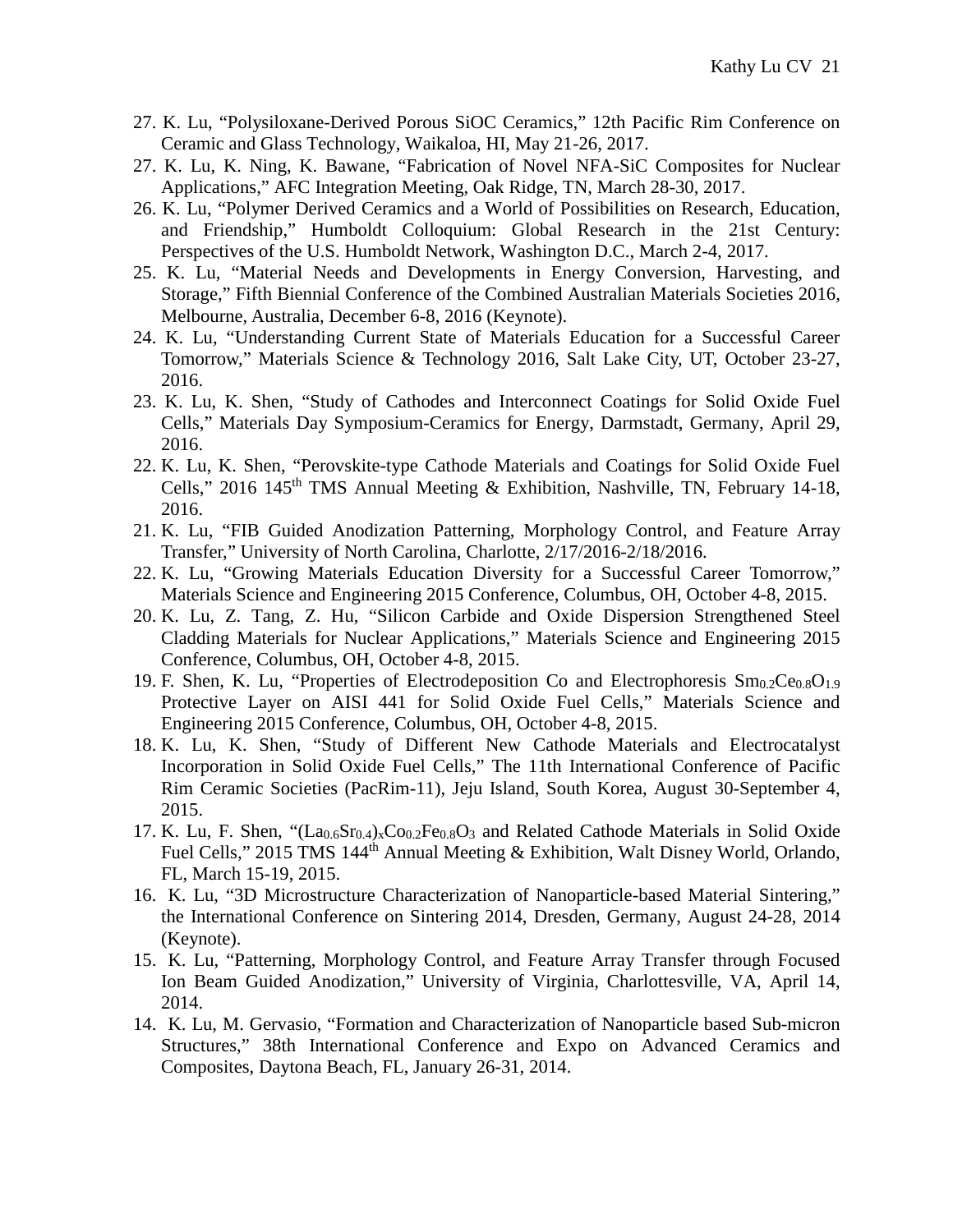- 13. K. Lu, W. Li, "Different Cathode Interactions and Performance Behaviors in Solid Oxide Fuel Cells," 10th Pacific Rim Conference on Ceramic and Glass Technology, San Diego, California, June 2-7, 2013.
- 12. K. Lu, "Development of a Nanoparticle-based Surface Templating Approach," 12<sup>th</sup> International Conference on Ceramic Processing Science, Portland, Oregon, August 4-7, 2013.
- 11. K. Lu, "Material Uses and Challenges in Solid Oxide Fuel Cells," Departmental seminar at Technische Universität Darmstadt, Darmstadt, Germany, November 2012.
- 10. K. Lu, B. Chen, K. Ramsburg, "ZnO Nanoparticle-based Surface Templating," 36th International Conference and Expo on Advanced Ceramics and Composites, Daytona Beach, Florida, January 22-27, 2012.
- 9. K. Lu, T. Jin, "Interactions of Electrolyte-(La<sub>0.8</sub>Sr<sub>0.2</sub>)<sub>x</sub>MnO<sub>3</sub> Air Electrode Interconnect Trilayers for Solid Oxide Fuel Cells," 36th International Conference and Expo on Advanced Ceramics and Composites, Daytona Beach, Florida, January 22-27, 2012.
- 8. K. Lu, W. Li, J. Walz, "Understanding of Silica-Kaolinite Composite Sintering," Materials Science & Technology 2011 Conference and Exhibit (MS&T '11), Columbus, OH, October 16-20, 2011.
- 7. K. Lu, B. Chen, Z. Tian, "Understanding Effect of Surface Morphology during Focused Ion Beam Guided Anodization," 35th International Conference & Exposition on Advanced Ceramics & Composites, Daytona Beach, FL, January 23-28, 2011,.
- 6. K. Lu, "Search and Study of a Solid Oxide Fuel Cell Seal Material," 2011 TMS Annual Meeting & Exhibition, San Diego, CA, February 27-March 3, 2011.
- 5. K. Lu, "Nanoparticle-Based Material Processing and Templating," Ohio State University, Columbus, OH, May 22, 2009.
- 4. K. Lu, "Energy and Nanoscale Materials," University of Maryland at Baltimore County, Baltimore, MD, May 9, 2008.
- 3. K. Lu, "Correlating Microscopic and Macroscopic Aspects in Solid-State Sintering," Extrude Hone Corporation, Irwin, PA, November 30, 2004.
- 2. K. Lu, "Particle Packing, Strength Evolution, and Densification in Solid-State Sintering," Naval Research Laboratory, Arlington, VA, October 22, 2004.
- 1. K. Lu, "Battery Research and Technology," Advanced Materials Laboratory at Sandia National Lab, March 15, 2004.

## **Presentations and Posters**

- 114. K. Lu, Y. Lin, R. Davis, "Patterning of ZnO quantum dots and poly(methyl methacrylate) hybrids," 2019 TMS Annual Meeting & Exhibition, San Antonio, Texas, March 10- 14, 2019.
- 113. K. Bawane, K. Lu, J. Hu, M. Li, "In-situ Ion Irradiation Response of a Silicon Carbide-Carbon Coated Nanostructured Ferritic Alloy Composite," 43rd International Conference and Exposition on Advanced Ceramics and Composites, Daytona Beach, FL, January 27- February 1, 2019.
- 112. K. Bawane, K. Lu, "Microstructural Evolution of NFA and  $Cr_3C_2@SiC-NFA$  Derived Materials Under Thermal Treatment," Materials Science & Technology 2018, Columbus, OH, October 14-18, 2018.
- 111. K. Lu, L. Wang, "Effects of Precursors on Preparation of SiOC Bulk Ceramics," Materials Science & Technology 2018, Columbus, OH, October 14-18, 2018.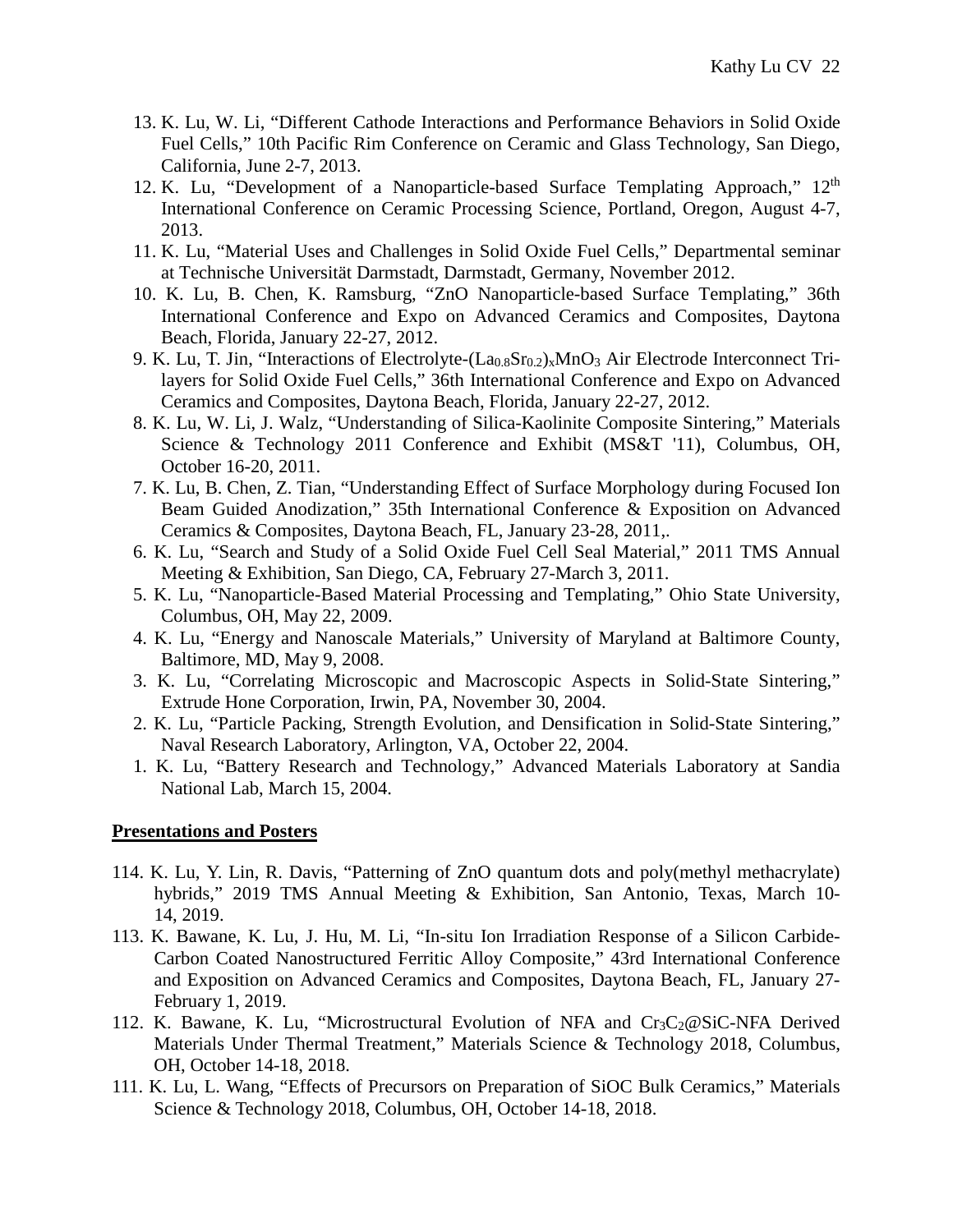- 110. K. Lu, D. Erb, "Influence of Bond Characteristics of Polymer Precursors on the Pore Structure of Polymer Derived Ceramics," Materials Science & Technology 2018, Columbus, OH, October 14-18, 2018.
- 109. K. Lu, D. Erb, "Creating High Surface Area SiOC Materials using Different Additives," Materials Science & Technology 2017, Pittsburgh, PA, October 9-12, 2017.
- 108. K. Bawane, K. Lu, "High Temperature Oxidation of SPS Sintered NFA and  $Cr_3C_2$ -coated SiC-NFA Composites in Water Vapor Containing Environment," Materials Science & Technology 2017, Pittsburgh, PA, October 9-12, 2017.
- 107. K. Lu, M. Gervasio, "Imprint Lithography of ZnO-PMMA Hybrids," Materials Science & Technology 2017, Pittsburgh, PA, October 9-12, 2017.
- 106. H. Ju, K. Ning, K. Lu, "Centrifuge-aided Micromolding of Micron- and Submicron-sized Patterns," Materials Science & Technology 2017, Pittsburgh, PA, October 9-12, 2017.
- 105. K. Ning, K. Lu, "Corrosion Resistance of Pure SiC and SiC-NFA Composite under High Temperature Water Vapor Conditions," Materials Science & Technology 2017, Pittsburgh, PA, October 9-12, 2017.
- 104. K. Ning, K. Lu, "Study of SPS Sintered NFA and NFA-SiC Cladding Materials under High Dose Self-Ion Irradiation," Materials Science & Technology 2017, Pittsburgh, PA, October 9-12, 2017.
- 103. K. Ning, K. Lu, "Water Vapor Effects on SPS Sintered Nanostructural Ferritic Alloy and Silicon Carbide Composite Materials," Materials Research Society Fall Meeting, Boston, MA, November 27-December 2, 2016.
- 102. K. Ning, Z. Hu, K. Lu, "Fabrication of New NFA-SiC Composites for Nuclear Applications," 2016 ANS Winter Meeting, Las Vegas, NV, November 6-10, 2016.
- 101. K. Lu, Z. Hu, K. Ning, "Oxide Dispersion Strengthened Steel and Silicon Carbide Composite Cladding Materials," Materials Science & Technology 2016, Salt Lake City, UT, October 23-27, 2016.
- 100. K. Lu, D. Erb, "Thermal Stability and Electrical Conductivity of Carbon-Enriched Silicon Oxycarbide," Materials Science & Technology 2016, Salt Lake City, UT, October 23-27, 2016.
- 99. K. Lu, M. Gervasio, "Imprint Lithography of ZnO-PMMA Hybrids," Materials Science & Technology 2016, Salt Lake City, UT, October 23-27, 2016.
- 98. K. Lu, Z. Hu, Z. Tang, "Oxide Dispersion Strengthened Steel and Silicon Carbide Composite Cladding Materials," 2016 145<sup>th</sup> TMS Annual Meeting & Exhibition, Nashville, Tennessee. February 14-18, 2016.
- 97. K. Lu, "Highly Porous SiOC Bulk Ceramics," The 11th International Conference of Pacific Rim Ceramic Societies (PacRim-11), Jeju Island, South Korea, August 30-September 4, 2015.
- 96. K. Lu, M. Gervasio, "Nanoparticle-Polymer Hybrid Sub-micron Structures," Materials Science & Technology 2014, Pittsburgh, PA, October 12-16, 2014.
- 95. J. Li, K. Lu, T. Lin, F. Shen, "Preparation of Micro/Nano Porous SiOC Bulk Ceramics," Materials Science & Technology 2014, Pittsburgh, PA, October 12-16, 2014.
- 94. T. Lin, K. Lu, J. Li, F. Shen, "Preparation and Characterization of Silicon Oxycarbide Coatings on Stainless Steel," Materials Science & Technology 2014, Pittsburgh, PA, October 12-16, 2014.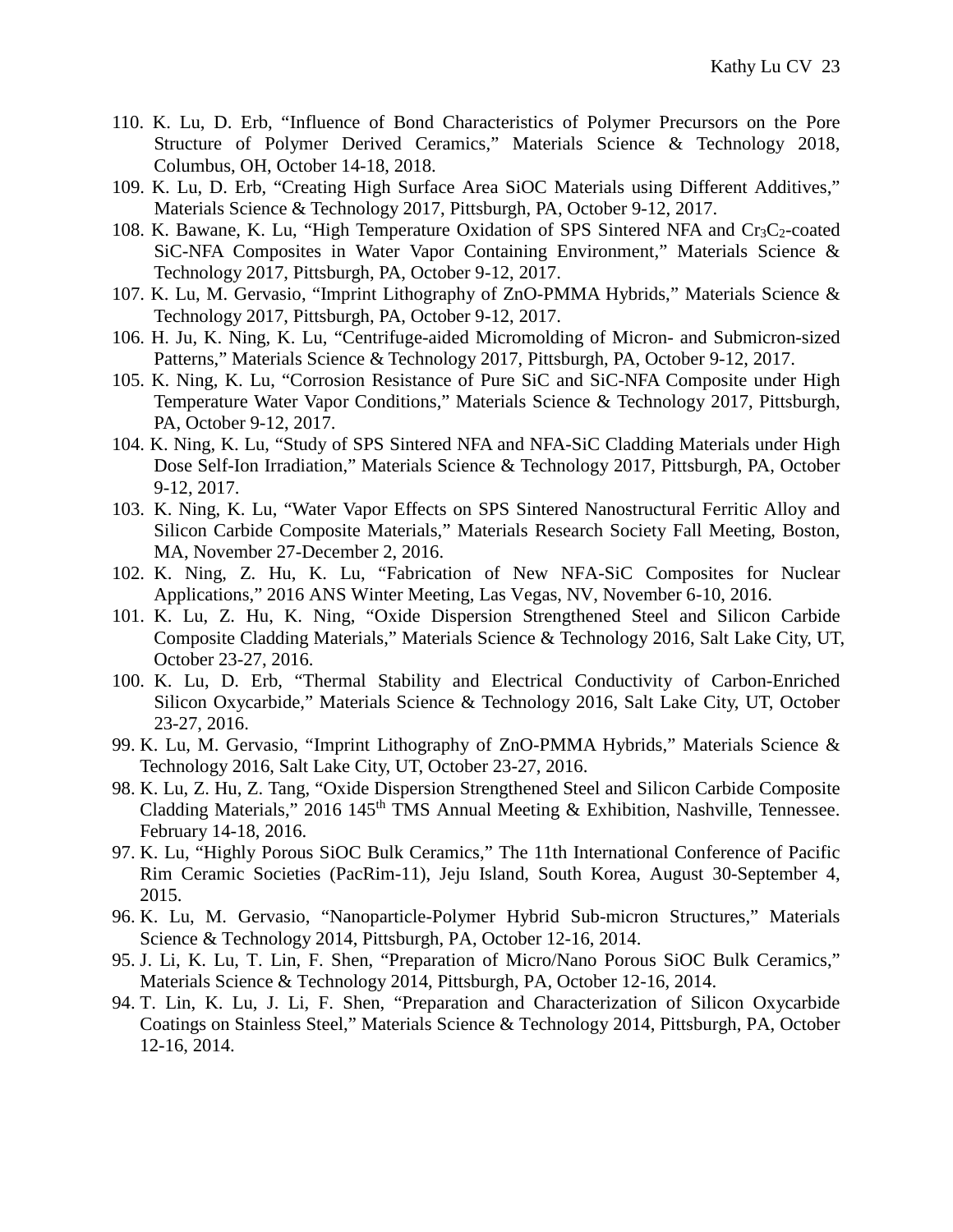- 93. M. Gervasio, K. Lu, "Novel Fabrication Technique for ZnO-PMMA Hybrid Submicron Structures," TechConnect World Conference and Expo 2014, National Harbor, Maryland, June 16-18, 2014.
- 92. W. Li, J. Walz, K. Lu, M. Anderson, "Fabrication of Reinforced Porous Nanocomposites with Silica Nanorods and Nanospheres," 2013 AIChE Annual Meeting, San Francisco, CA, November 3-8, 2013.
- 91. K. Lu, Z. Xia, W. Li, "Sintering Nanostructured ZrO<sub>2</sub> and 3D Microstructure Characterization," Materials for Energy 2013 Conference, Karlsruhe, Germany, May 12-16, 2013.
- 90. K. Lu, Z. Xia, W. Li, "ZrO2 Nanoparticle-based Material Sintering and 3D Microstructure Characterization," 10th Pacific Rim Conference on Ceramic and Glass Technology, San Diego, California, June 2-7, 2013.
- 89. Kathy Lu, Wenle Li, "La<sub>1-x</sub>Sr<sub>x</sub>Co<sub>1-y</sub>Fe<sub>y</sub>O<sub>3</sub> Interactions and Performance Behaviors in Solid Oxide Fuel Cells," Materials for Energy 2013 Conference, Karlsruhe, Germany, May 12-16, 2013.
- 88. W. Li, K. Lu, J. Y. Walz, "Fabrication of Kaolinite-silica Membrane with Adjustable Specific Surface Area by Suspension Infiltration," 2012 MRS Fall Meeting & Exhibit, Boston, MA, November 25-30, 2012.
- 87. B. Chen, J. Hou, J. Shi, K. Lu, X. Wang, "Hierarchical TiO2 Bamboo Nanotubes for Photoelectrochemical Water Splitting and Supercapacitors," 2012 MRS Fall Meeting & Exhibit, Boston, MA, November 25-30, 2012.
- 86. K. Lu, Z. Xia, B. Chen, "3D Sintering Microstructure Quantification," MSE Conference 2012, Darmstadt, Germany, September 25‐27, 2012.
- 85. K. Lu, W. Li, J. Y. Walz, "Rod-Like Particle Addition Effects on Freeze-Cast Porous Silica Composites," MSE Conference 2012, Darmstadt, Germany, September 25‐27, 2012.
- 84. B. Chen, K. Lu, "Voltage Decreasing Rate Effect during Two-Step Anodization on Multilayer TiO2 Nanotubes," Materials Science and Technology 2012 Conference, Pittsburgh, PA, October 7-11, 2012.
- 83. B. Chen, K. Lu, K. Ramsburg, "Ceramic Micro-patterns by Soft Lithographic Molding of Nanoparticle Suspensions," Materials Science and Technology 2012 Conference, Pittsburgh, PA, October 7-11, 2012.
- 82. K. Lu, W. Li, "An Intermediate Glass Seal System for Solid Oxide Fuel Cells," Materials Science and Technology 2012 Conference, Pittsburgh, PA, October 7-11, 2012.
- 81. K. Lu, Z. Xia, "Cathode Degradation in Severe High Temperature Environments of Solid Oxide Fuel/Electrolyzer Cells," Materials Science and Technology 2012 Conference, Pittsburgh, PA, October 7-11, 2012.
- 80. W. Li, K. Lu, J. Walz, "Solids Loading Effects on Sintering of Kaolinite-Silica Porous Composite," Materials Science and Engineering 2012 Conference, Pittsburgh, PA, October 7-11, 2012.
- 79. K. Lu, "Patterning, Morphology Control, and Feature Array Transfer Through Focused Ion Beam Guided Anodization," 6th International Workshop on Spinel Nitrides and Related Materials in conjunction with the Marie Curie ITN 7th Framework Programme FUNEA Ruedesheim/Rhine, Germany, September 9-14, 2012.
- 78. Z. Xia, K. Lu, "3D Microstructure Construction of Sintered  $ZrO<sub>2</sub>$  under Different Sintering Conditions," First International Conference on 3D Materials Science, Seven Springs, PA, July 8-12, 2012.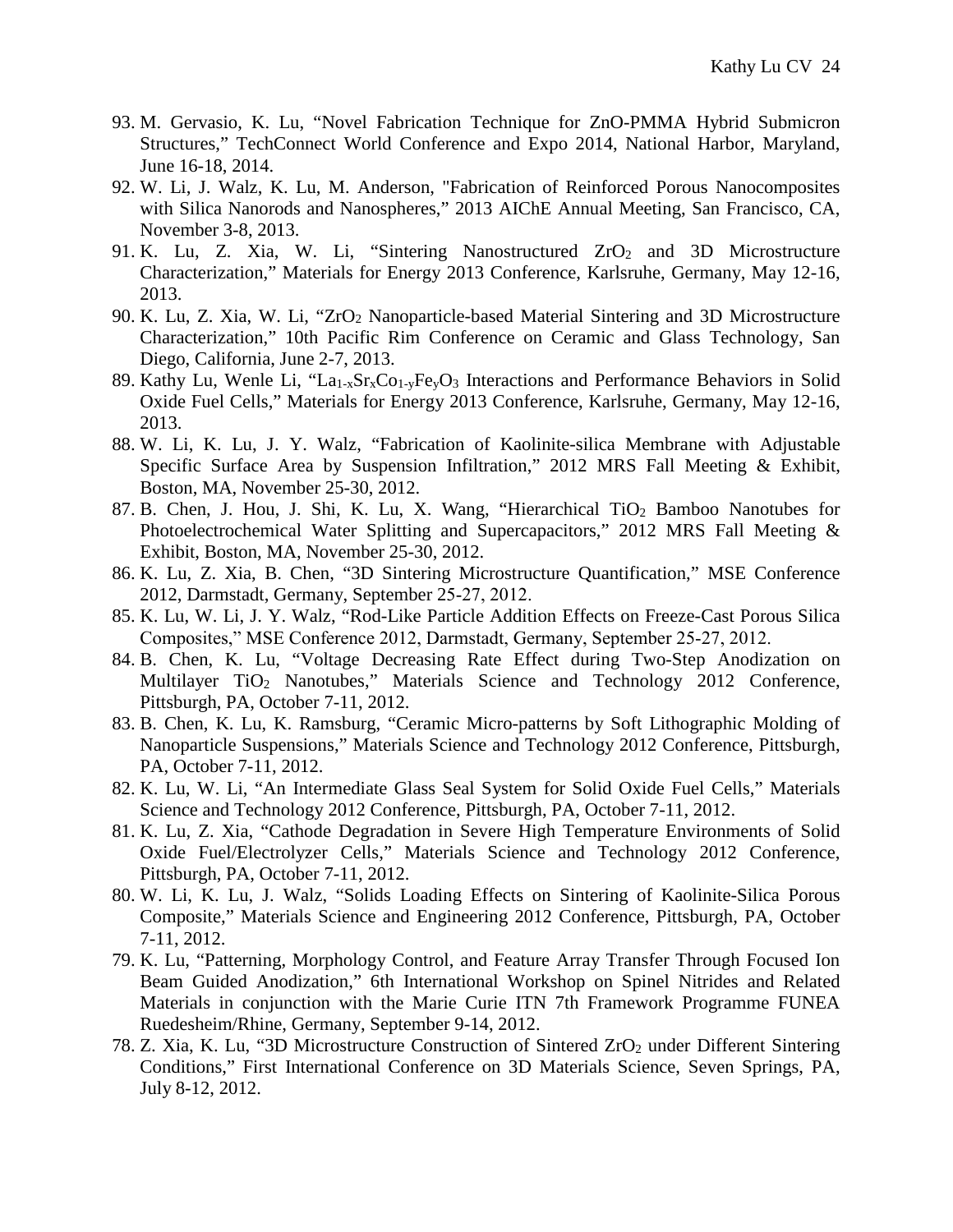- 77. Kathy Lu, Yongxuan Liang, Bo Chen, Zhenbo Xia, "Nanoparticle Soft Lithographic Molding and Sintering Study," NSF CMMI Grantee Conference, Boston, MA, July 8-11, 2012.
- 76. K. Lu, B. Chen, "Selective Closing and Opening of TiO<sub>2</sub> Nanotubes by Focused Ion Beam," MRS spring meeting and exhibit, San Francisco, CA, April 4-13, 2012.
- 75. K. Lu, W. Li, J. Y. Walz, "Strengthening Effect of Kaolinite on Porous Kaolinite-Silica Nanocomposites," 36th International Conference and Expo on Advanced Ceramics and Composites, Daytona Beach, Florida, January 22-27, 2012.
- 74. K. Lu, Y. Liang, "Titania Suspension for Fabrication of Micron Feature Arrays via Templateassisted Approach," 36th International Conference and Expo on Advanced Ceramics and Composites, Daytona Beach, Florida, January 22-27, 2012.
- 73. K. Lu, "Titania Nanoparticle Suspension and Template-assisted Fabrication of Micron Feature Arrays," 9th Annual Nanotechnolgy for Defense Conference, Bellevue, WA, October 24-27, 2011.
- 72. K. Lu, "Novel Nanostructures by Focused Ion Beam Guided Anodization," 9th Annual Nanotechnolgy for Defense Conference, Bellevue, WA, October 24-27, 2011.
- 71. B. Chen, K. Lu, "Hierarchically Branched TiO2 Nanotubes with Controlled Branch Numbers and Diameters," 2011 MRS Fall Meeting & Exhibit, Boston, MA, November 28-December 2, 2011.
- 70. K. Lu, B. Chen, "Directed Material Synthesis-Focused Ion Beam Guided Anodization and Soft Lithographic Molding," MRS Directed Self-Assembly of Materials Workshop, Nashville, Tennessee, September 28 - October 1, 2011.
- 69. B. Chen, K. Lu, "Highly Ordered TiO<sub>2</sub> Nanotube Arrays with Novel Arrangements by Focused Ion Beam Guidance," Materials Science & Technology 2011 Conference and Exhibit (MS&T '11), Columbus, OH, October 16-20, 2011.
- 68. W. Li, K. Lu, J. Walz, "Kaolinite Effects on Sintering of Freeze-Cast Kaolinite-Silica Nanocomposite," Materials Science & Technology 2011 Conference and Exhibit (MS&T '11), Columbus, OH, October 16-20, 2011.
- 67. K. Lu, T. Jin, "Interfacial Interactions of Electrolyte- $(La<sub>0.8</sub>Sr<sub>0.2</sub>)<sub>x</sub>MnO<sub>3</sub>$ -Interconnect Tri-layer for Solid Oxide Fuel Cells," Materials Science & Technology 2011 Conference and Exhibit (MS&T'11), Columbus, OH, October 16-20, 2011.
- 66. K. Lu, Z. Tian, B. Chen, "TiO2 Nanoparticle Array Patterning by Freeze Casting," 35th International Conference & Exposition on Advanced Ceramics & Composites, Daytona Beach, FL, January 23-28, 2011.
- 65. K. Lu, T. Jin, "Cathode Microstructure and Composition Effect on Interaction with Interconnect in Solid Oxide Fuel Cells," 35th International Conference & Exposition on Advanced Ceramics & Composites, Daytona Beach, FL, January 23-28, 2011.
- 64. J. Walz, W. Li, K. Lu, "Structure and Properties of Sintered Kaolinite-Silica Nanocomposites," 35th International Conference & Exposition on Advanced Ceramics & Composites, Daytona Beach, FL, January 23-28, 2011.
- 63. K. Lu, B. Chen, "Titania Nanoparticle Synthesis and Soft Lithographic Molding," 2011 NSF Engineering Research and Innovation Conference, Atlanta, Georgia, January 4-7, 2011.
- 62. B. Chen, K. Lu, "Unique Nanopore Templates by Focused Ion Beam Guided Anodization," 2011 NSF Engineering Research and Innovation Conference, Atlanta, Georgia, January 4-7, 2011.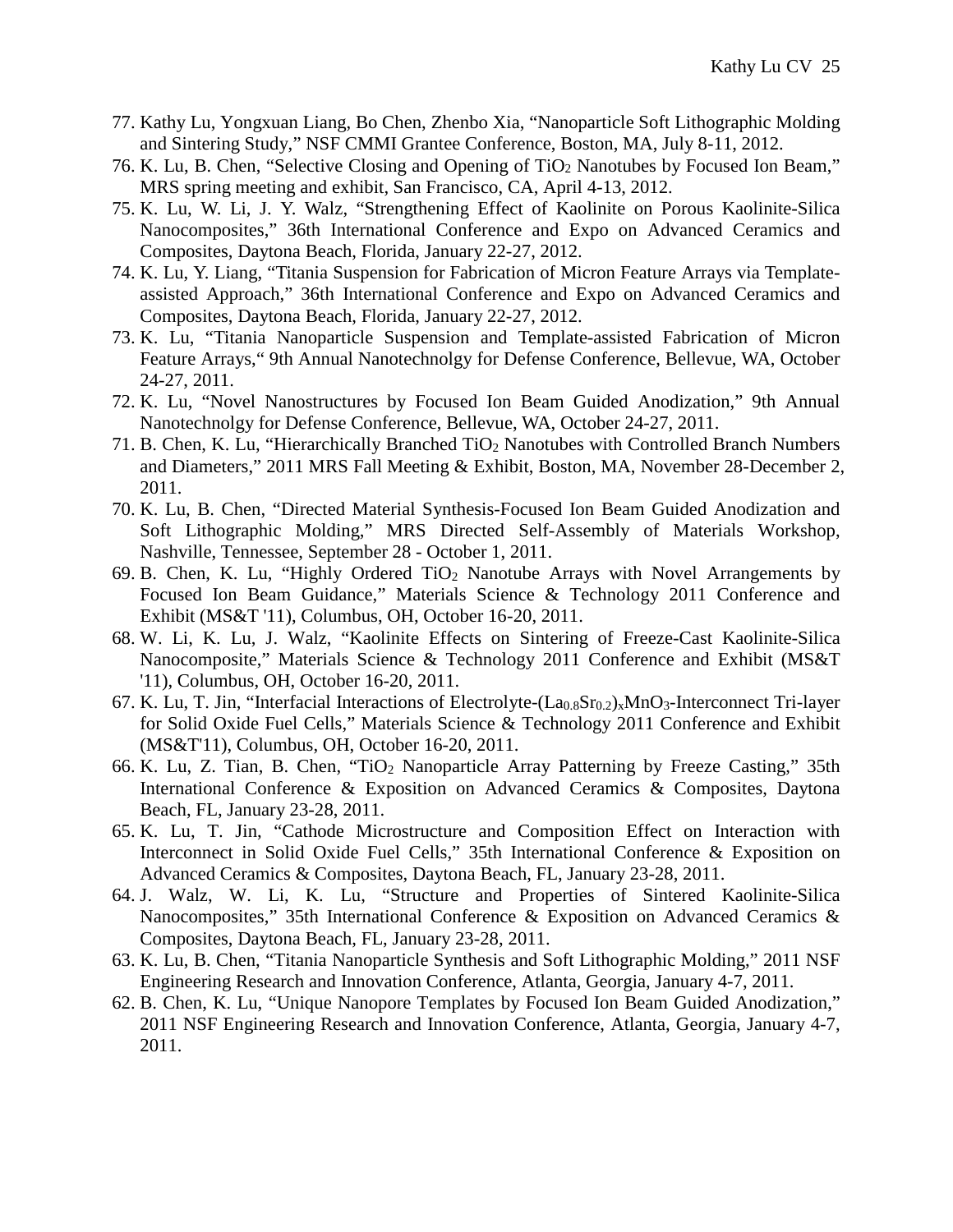- 61. K. Lu, T. Jin, "AISI441 Interconnect-Air Electrode Interfacial Study for Solid Oxide Fuel/Electrolyzer Cells," Materials Science & Technology 2010 Conference and Exhibit (MS&T'10), Houston, TX, October 17-21, 2010.
- 60. K. Lu, Z. Tian, "Mechanisms of Focused Ion Beam Guided Anodization," Materials Science & Technology 2010 Conference and Exhibit (MS&T'10), Houston, TX, October 17-21, 2010.
- 59. K. Lu, B. Chen, "Focused Ion Beam Guided Anodization," Materials Science & Technology 2010 Conference and Exhibit (MS&T'10), Houston, TX, October 17-21, 2010.
- 58. J. Y. Walz, W. Li, and K. Lu, "Understanding Microstructural Evolution and Integrity of a Silica-Kaolinite System," Materials Science & Technology 2010 Conference and Exhibit (MS&T '10), Houston, TX, October 17-21, 2010.
- 57. K. Lu, T. Jin, "Compatibility between AISI441 Interconnect and Sr-doped Lanthanum Manganite Electrode in Solid Oxide Fuel/Electrolyzer Cells," First International Conference on Materials for Energy, Karlsruhe, Germany, July 4-8, 2010.
- 56. K. Lu, Z. Tian, "Novel Template Formation by Focused Ion Beam Guided Anodization," First International Conference on Materials for Energy, Karlsruhe, Germany, July 4-8, 2010.
- 55. K. Lu, B. Chen, "Unique Nanopore Templates by Focused Ion Beam Guided Anodization," First International Conference on Materials for Energy, Karlsruhe, Germany, July 4-8, 2010.
- 54. K. Lu, T. Jin, "Interfacial Behavior of T441 Interconnect/Glass Seal for Solid Oxide Fuel/Electrolyzer Cells," 34th International Cocoa Beach Conference and Exposition on Advanced Ceramics and Composites, Daytona Beach, FL, January 24-29, 2010.
- 53. M. Mahapatra, K. Lu, "Sealing Performance of an Alkaline Earth Silicate Glass for Solid Oxide Fuel/Electrolyzer Cells," 34th International Cocoa Beach Conference and Exposition on Advanced Ceramics and Composites, Daytona Beach, FL, January 24-29, 2010.
- 52. K. Lu, J. Zhao, J. Sions, "A Liquid-based TiO2 Nanoparticle Synthesis and Array Patterning Process," 34th International Cocoa Beach Conference and Exposition on Advanced Ceramics and Composites, Daytona Beach, FL, January 24-29, 2010.
- 51. K. Lu, J. Zhao, "Synthesis of Single Nanometer Zinc Oxide Nanoparticles for Optical Applications," 34th International Cocoa Beach Conference and Exposition on Advanced Ceramics and Composites, Daytona Beach, FL, January 24-29, 2010.
- 50. T. Jin and K. Lu, "Thermal Stability of a  $SrO-La<sub>2</sub>O<sub>3</sub>–Al<sub>2</sub>O<sub>3</sub>–SiO<sub>2</sub> glass, " Materials Science$ & Technology 2009 Conference and Exhibit (MS&T '09), Pittsburgh, PA, October 25-29, 2009.
- 49. M. K. Mahapatra and K. Lu, "Interfacial Stability of Uncoated and (Mn, Co)<sub>3</sub>O<sub>4</sub> Coated Interconnect/glass Seal Joint," Materials Science & Technology 2009 Conference and Exhibit (MS&T '09), Pittsburgh, PA, October 25-29, 2009.
- 48. K. Lu, J. Z. Zhao, "Heterogeneous Patterning by Focus Ion Beam Assisted Anodization," Materials Science & Technology 2009 Conference and Exhibit (MS&T '09), Pittsburgh, PA, October 25-29, 2009.
- 47. K. Lu, C. Hammond, "Patterning Nanoparticle-Based Arrays through a Liquid Process," Materials Science & Technology 2009 Conference and Exhibit (MS&T '09), Pittsburgh, PA, October 25-29, 2009.
- 46. C. T. McKee, J. Walz, K. Lu, "Properties of Freeze-Casted Composites of Silica and Kaolinite," Materials Science & Technology 2009 Conference and Exhibit (MS&T '09), Pittsburgh, PA, October 25-29, 2009.
- 45. K. Lu, Chase Hammond, "Template-Assisted Nanoparticle Processing," NSF CMMI Research and Innovation Conference 2009, Honolulu, Hawaii, June 22-25, 2009.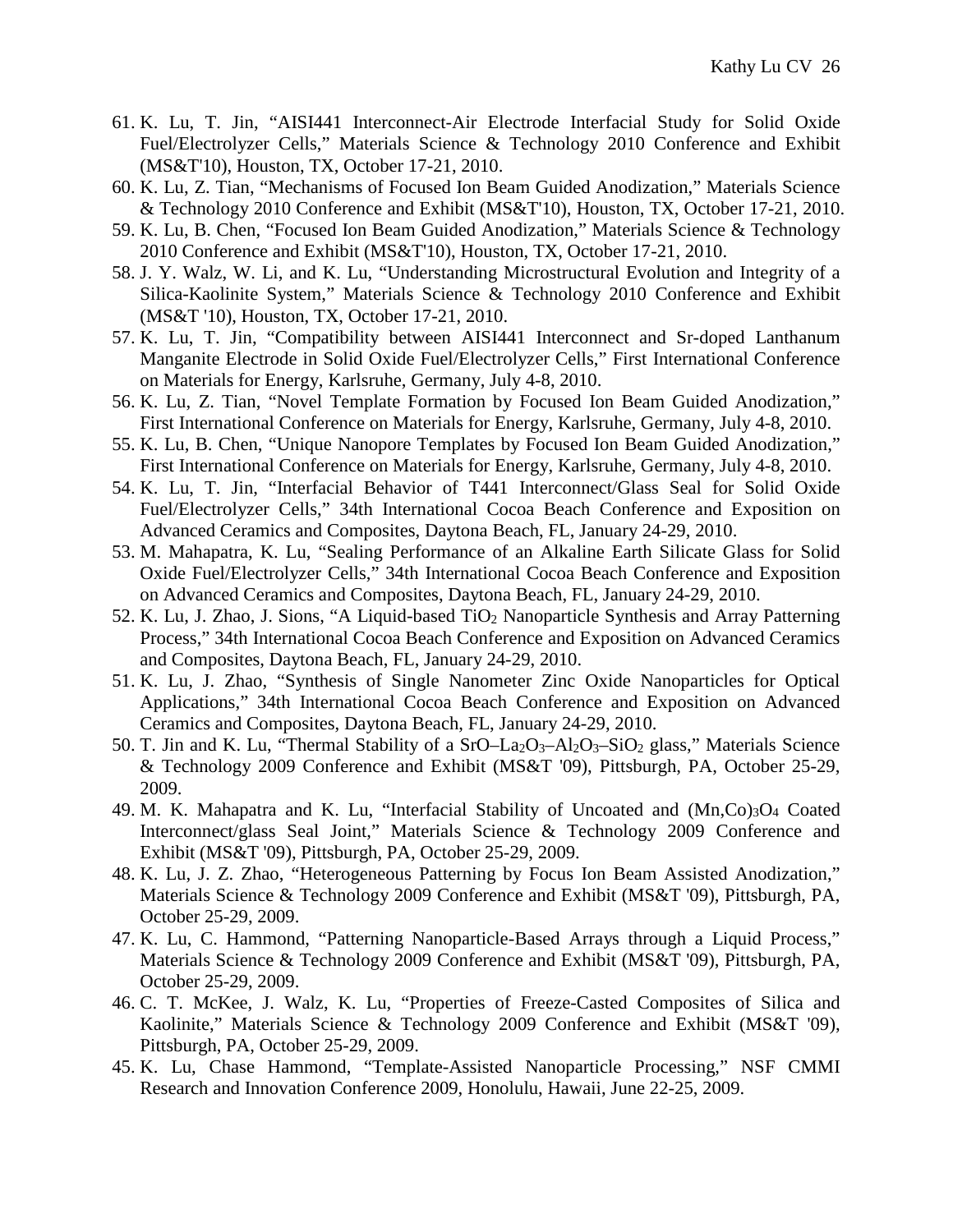- 44. M. K. Mahapatra, and K. Lu, "Compatibility of Interconnect/glass Seal at Different Atmosphere for Solid Oxide Cell Application," 8th Pacific Rim Conference on Ceramic and Glass Technology, Vancouver*,* BC, Canada, May 31-June 5, 2009.
- 43. T. Jin and K. Lu, "Thermochemical Stability Evaluation of a Solid Oxide Cell Glass" 8th Pacific Rim Conference on Ceramic and Glass Technology, Vancouver*,* BC, Canada, May 31-June 5, 2009.
- 42. K. Lu, J. Qian, "Assembly of Multi-walled Carbon Nanotubes and Titania Sol," 33nd International Cocoa Beach Conference and Exposition on Advanced Ceramics and Composites, Daytona Beach, FL, January 18-23, 2009.
- 41. M. K. Mahapatra, K. Lu, and W. T. Reynolds, "Thermochemical Stability at the Interface of a New Seal Glass and Crofer 22 APU Interconnect," 33rd International Cocoa Beach Conference and Exposition on Advanced Ceramics and Composites, Daytona Beach, FL, January 18-23, 2009.
- 40. K. Lu, "Templated Nanostructures for Solar Cell Electrode," Workshop on Efficient Conversion of Solar Energy to Electricity and Fuels: Critical Research Directions and Tutorial, Boulder, CO, August 1-15, 2008.
- 39. M. K. Mahapatra, K. Lu, and W. T. Reynolds, "Diffusion Study of a Novel Glass Seal with Metallic Interconnect and Shape Memory Alloy for Solid Oxide Cells," Materials Science & Technology 2008 Conference and Exhibit (MS&T '08), Pittsburgh, PA, October 5-9, 2008.
- 38. K. Lu, X. Zhu "Ni-B Nanolayer Evolution on Boron Carbide Particle Surfaces at High Temperatures," Materials Science & Technology 2008 Conference and Exhibit (MS&T '08), Pittsburgh, PA, October 5-9, 2008.
- 37. K. Lu, C. Hammond, "Nanoparticle-based Bulk Material Templating," Materials Science & Technology 2008 Conference and Exhibit (MS&T '08), Pittsburgh, PA, October 5-9, 2008.
- 36. K. Lu, X. Zhu, **"**Nickel-Boron Nanolayer Coated Boron Carbide Pressureless Sintering," 2008 International Conference on Sintering, La Jolla, California, November 16-20, 2008.
- 35. K. Lu, H. Dong, X. Zhu, C. Glomb, E. Logan, K. Nagarathnam, "Applying Nickel Nanolayer Coating onto B4C Particles for Processing Improvement," 32nd International Cocoa Beach Conference and Exposition on Advanced Ceramics and Composites, Daytona Beach, FL, January 28-February 1, 2008.
- 34. K. Lu, M. K. Mahapatra, and W. T. Reynolds, "SrO-La<sub>2</sub>O<sub>3</sub>-Al<sub>2</sub>O<sub>3</sub>-B<sub>2</sub>O<sub>3</sub>-SiO<sub>2</sub> Based Glass Seal Phase Stability Study," 32nd International Cocoa Beach Conference and Exposition on Advanced Ceramics and Composites, Daytona Beach, FL, January 28-February 1, 2008.
- 33. K. Lu, X. Zhu, K. Nagarathnam, "Coating Ni-B Nanolayer onto Boron Carbide Particles for High Density Forming," Proceedings of 2008 NSF Engineering Research and Innovation Conference, Knoxville, Tennessee, January 7-10, 2008.
- 32. K. Lu, "Gradient Meshed and Toughened SOEC Composite Seal with Self-Healing Capabilities," FY07 Nuclear Hydrogen Initiative Semiannual Review Meeting, Idaho Falls, Idaho, October 23-25, 2007.
- 31. M. K. Mahapatra, C. Story, K. Lu, W. T. Reynolds, 'Glass-Ceramic Seal Stability Study for Solid Oxide Electrolyer/Fuel Cells," Materials Science and Technology 2007 Conference, September 16-20, 2007, Detroit, Michigan, Energy: Fuel Cells: Materials, Processing, Manufacturing and Power Management Technologies, Organized by P. Singh, A-M. Azad, D. C. Collins, P. N. Kumta, C. Legzdins, A. Manthiram, A. Manivannan, S. K. Sundaram, and Z. G. Yang.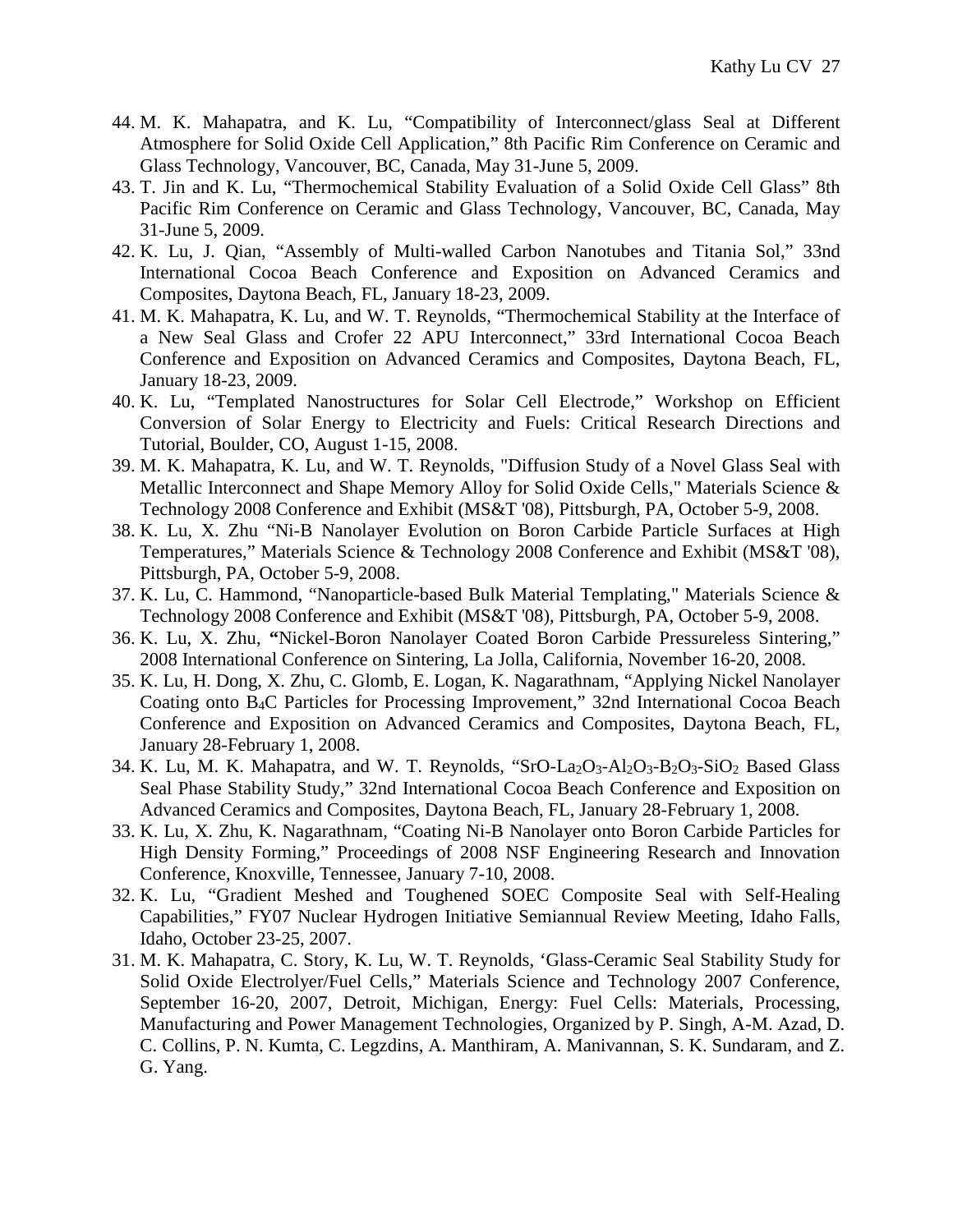- 30. N. L. Yue, K. Lu, W. T. Reynolds, and C. Story, "Fabrication of Shape Memory Alloy Mesh Using Three Dimensional Printing," Materials Science and Technology 2007 Conference, September 16-20, 2007, Detroit, Michigan, Energy: Fuel Cells: Materials, Processing, Manufacturing and Power Management Technologies, Organized by P. Singh, A-M. Azad, D. C. Collins, P. N. Kumta, C. Legzdins, A. Manthiram, A. Manivannan, S. K. Sundaram, and Z. G. Yang.
- 29. K. Lu, Xiaojing Zhu, Hongying Dong, Karthik Nagarathnam, "Electroless Coating of Ni-B Nanolayer onto Boron Carbide Particles for Bulk Compact Forming," Materials Science and Technology 2007 Conference, September 16-20, 2007, Detroit, Michigan, Nanotechnology: Innovative 3D Nanoparticulate Materials Processing, Organized by K. Lu, A. Aning, and M.- J. Pan.
- 28. H. Dong, K. Lu, "TiO2 Nanoparticle Self-assembly onto Carbon Nanotubes," Materials Science and Technology 2007 Conference, September 16-20, 2007, Detroit, Michigan, Nanotechnology: Innovative 3D Nanoparticulate Materials Processing, Organized by K. Lu, A. Aning, and M.-J. Pan.
- 27. K. Lu, C. Story, W. T. Reynolds, "Glass/Shape Memory Alloy Composite Study for Solid Oxide Fuel/Electrolyzer Cell Applications," 31st International Cocoa Beach Conference and Exposition on Advanced Ceramics and Composites, Daytona Beach, FL, Janurary 21-26, 2007.
- 26. K. Lu, X. Zhu, F. Zhang, "Freeze Casting as a 3D Nanoparticulate Material Forming Method," 31st International Cocoa Beach Conference and Exposition on Advanced Ceramics and Composites, Daytona Beach, FL, January 21-26, 2007.
- 25. C. Story, K. Xu, K. Lu, W. T. Reynolds, "Self-Healing Composite Seal for Solid Oxide Fuel/Electrolyzer Cells," Deans' Forum on Energy Security and Sustainability, Blacksburg, VA, October 16, 2006.
- 24. X. J. Zhu, K. Lu, "Coating B4C Particles with Ni Using Electroless Coating Technique", Workshop on Instrumentation, Metrology, and Standards for Nanomanufacturing, Gaithersburg, MD, October 17-19, 2006.
- 23. K. Lu, "Alumina and Carbon Nanotube-Alumina Nanocomposite Freeze Casting and Sintering," Ceramics, Solid State Studies in, Gordon Conference, Andover, NH, August 13- 18, 2006.
- 22. C. Story, W. Reynolds, and K. Lu, "Shape Memory Alloy/Glass Composite Gas Seal for Solid Oxide Fuel Cells," 2007 TMS  $136<sup>th</sup>$  Annual Meeting & Exhibition, Orlando, FL, February 24-March 1, 2007.
- 21. X. J. Zhu, K. Lu, "Electroless Nickel Coating of Boron Carbide Particles," 2006 Materials Science & Technology International Conference, Cincinnati, OH, October 15-19, 2006.
- 20. K. Lu, "Carbon Nanotube and Alumina Nanoparticle Suspension and Freeze Casting Study," 2006 Materials Science & Technology International Conference, Cincinnati, OH, October 15-19, 2006.
- 19. K. Lu, C. S. Kessler, X. Zhu, "Nanoparticle Colloidal Processing and Freeze Casting for Complex Shape Forming," Virginia Nanotech 2006-Working Together to Lead the Nation, Newport News, VA, June 11-13, 2006.
- 18. K. Lu, X. Zhu, "Coating Nanolayer onto Boron Carbide Particles," Virginia Nanotech 2006- Working Together to Lead the Nation, Newport News, VA, June 11-13, 2006.
- 17. K. Lu, C. S. Kessler, X. Zhu, "Colloidal Processing and Freeze Casting for Net-Shaping," 2006 CNMS User Meeting, Oak Ridge, TN, June 14-16, 2006.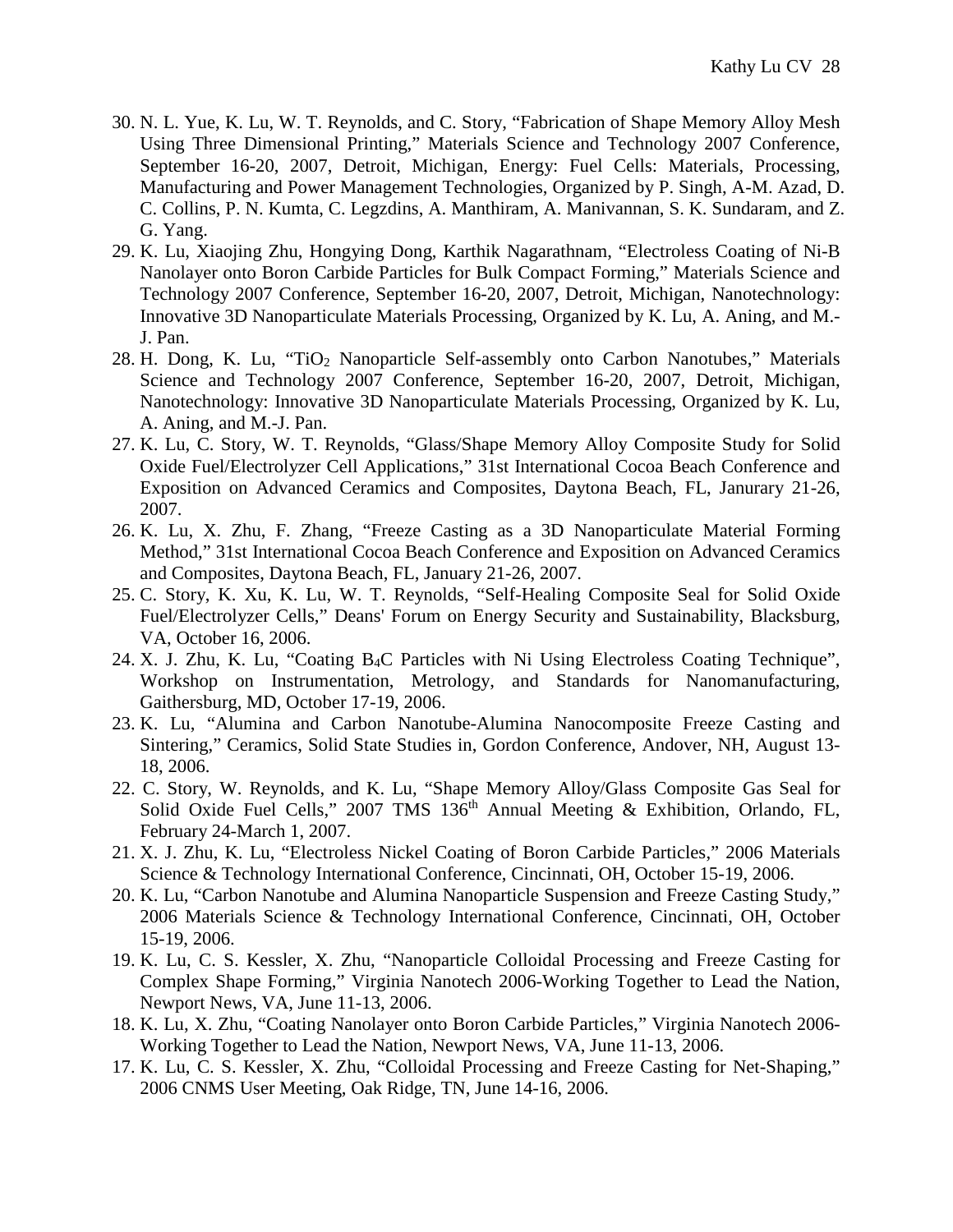- 16. K. Lu, C. Story, and W. T. Reynolds, "Three-Dimensional Printing of Gradient Meshed Solid Oxide Fuel Cell Seal Composites" University Coal Research/Historically Black Colleges and Universities and Other Minority Institutions Contractors Review Conference, Pittsburgh, PA, June 6-7, 2006.
- 15. X. Zhu, K. Lu, "Modification of Boron Carbide Particle Surface by Electroless Nickel Coating," 2006 Annual Meeting of Virginia Academy of Science, Blacksburg, VA, May 23- 26, 2006.
- 14. K. Lu, X. Zhu, "Electroless Coating Boron Carbide Particle Surfaces with Nickel," Nanomaterials for Defense Applications, Virginia Beach, VA, May 1-4, 2006.
- 13. K. Lu, "Nanoparticle and its Composite Colloidal Processing and Freeze-Cast Forming," Nanomaterials for Defense Applications, Virginia Beach, VA, May 1-4, 2006.
- 12. K. Lu, C. S. Kessler, "Nanoparticle Colloidal Suspension Optimization and Freeze-Cast Forming," 30<sup>th</sup> International Conference on Advanced Ceramics and Composite, Cocoa Beach, FL, 2006.
- 11. C. S. Kessler, K. Lu, X. J. Zhu, "Understanding of First Year Engineering Students on Nanotechnology," 2<sup>nd</sup> Annual Mid-Atlantic Conference on the Scholarship of Diversity, Blacksburg, VA, February 2–3, 2006.
- 10. K. Lu, "The Needs in Nanoparticulate Material Sintering Simulation," Partner in Technology Forum, Oak Ridge, TN, April 21-22, 2005.
- 9. K. Lu, "Powder Material Processing for Multifunctional Applications," DARPA/DSO Unmanned Underwater Vehicles (UUV) Power Systems Workshop, Ellicott City, MD, April 20, 2005.
- 8. C. S. Kessler, K. Lu, "Nanostructured Alumina Study by Freeze Casting of Water-Based Dispersions," The 107<sup>th</sup> American Ceramic Society Meeting, Baltimore, Maryland, April 10-13, 2005.
- 7. K. Lu and R. M. German, and R. G. Iacocca, "Pre-sintering Effects on Tungsten Heavy Alloy Liquid Phase Sintering," The 2001 International Conference on Powder Metallurgy & Particulate Materials (PM<sup>2</sup>), New Orleans, May 13-17, 2001.
- 6. K. Lu, B. M. Marx, and R. M. German, "Porosity Effects on Densification in Liquid Phase Sintering," The 3rd CISP Industry Member Meeting, University Park, PA, October 3-4, 2000.
- 5. K. Lu, B. M. Marx, and R. M. German, "Porosity Effects in Liquid Phase Sintering," The 55th Pennsylvania Ceramics Association Annual Forum, University Park, PA, September 28-29, 2000.
- 4. K. Lu, and J. J. Lannutti, "Generic Connections between Discrete Particles and Macroscopic Shrinkage in the Presence of Density Gradients," The 102<sup>th</sup> American Ceramic Society Meeting, St. Louis, MO, April 30-May 3, 2000.
- 3. J. J. Lannutti and K. Lu, "Ultimate Particle-Macroscopic Shrinkage Connections in the Presence of Density Gradients," The 102<sup>th</sup> American Ceramic Society Meeting, St. Louis, MO, April 30~May 3, 2000.
- 2. K. Lu, and J. J. Lannutti, "Barriers to Maintaining Dimensional Tolerance in the Presence of Density Gradients," The 101<sup>th</sup> American Ceramic Society Meeting, Indianapolis, IN, May 3-6, 1999.
- 1. K. Lu, and J. J. Lannutti, "Binder Effects on Dimensional Tolerance at Low Temperature," The 100<sup>th</sup> American Ceramic Society Meeting, Cincinnati, OH, May 3-6, 1998.

## **Technical Reports and Working Papers**